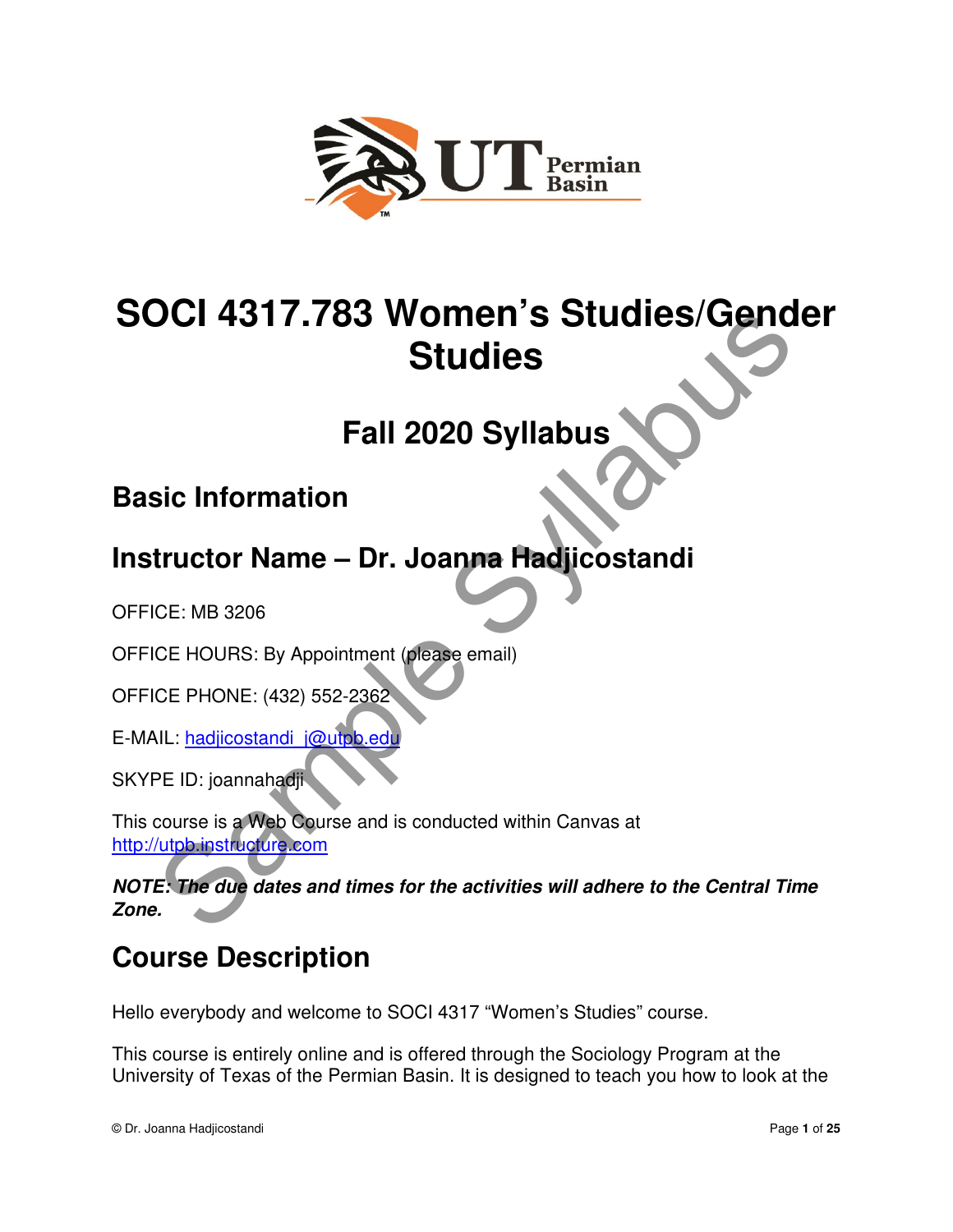various levels of inequality around you critically, analytically, globally and within a historical perspective. I hope that our discussions will provide the beginning of a period of time full of inquiry and desire towards positive social change and justice. I am looking forward to a great semester together. I am sure we shall make the best of it.

Below is your full syllabus. Please note that it is subject to change based on unusual circumstances.

## **MEASURABLE LEARNING OUTCOMES**

By the time you are through reading the material, investigating web sites and discussing the various issues, you should have learned how to look at the world critically. Thus, upon completion of this course you should have developed the ability:

- 1. To recognize how sociologists define the concept of gender and the role ideology plays in supporting any system of gender relations.
- 2. To analyze the effects of historical, social, political, economic, cultural, and global forces on the creation and perpetuation of gender relations.
- 3. To define the differences between the two macro-sociological paradigms, structural-functionalist (Davis-Moore) and social-conflict (Karl Marx) on gender relations. e time you are through reading the material, investigating web sites and discursions issues, you should have learned how to look at the world critically. Thus<br>acrows issues, you should have learned how to look at the world
- 4. To define the distinction between absolute and relative definitions of poverty and the feminization of poverty globally.
- 5. To recognize the role of multiculturalism and diversity in the U.S. and globally, not only with regard to gender but also other inequalities.

## **PREREQUISITES**

Introduction to Sociology, SOCI1301

# **COURSE REQUIRED FOR**

Sociology Major and Minor elective.

# **COMMUNICATION**

I am always accessible through email and will respond within 72 hours from the time you write to me. I will also be in touch with you at least once a week through the announcements' page as well email to remind you of your weekly assignment, exams, or any other special activities. You are always welcome to come by my office (MB 3206) if you are around. I am also willing to advise students on SKYPE.

#### **GENERAL INFORMATION**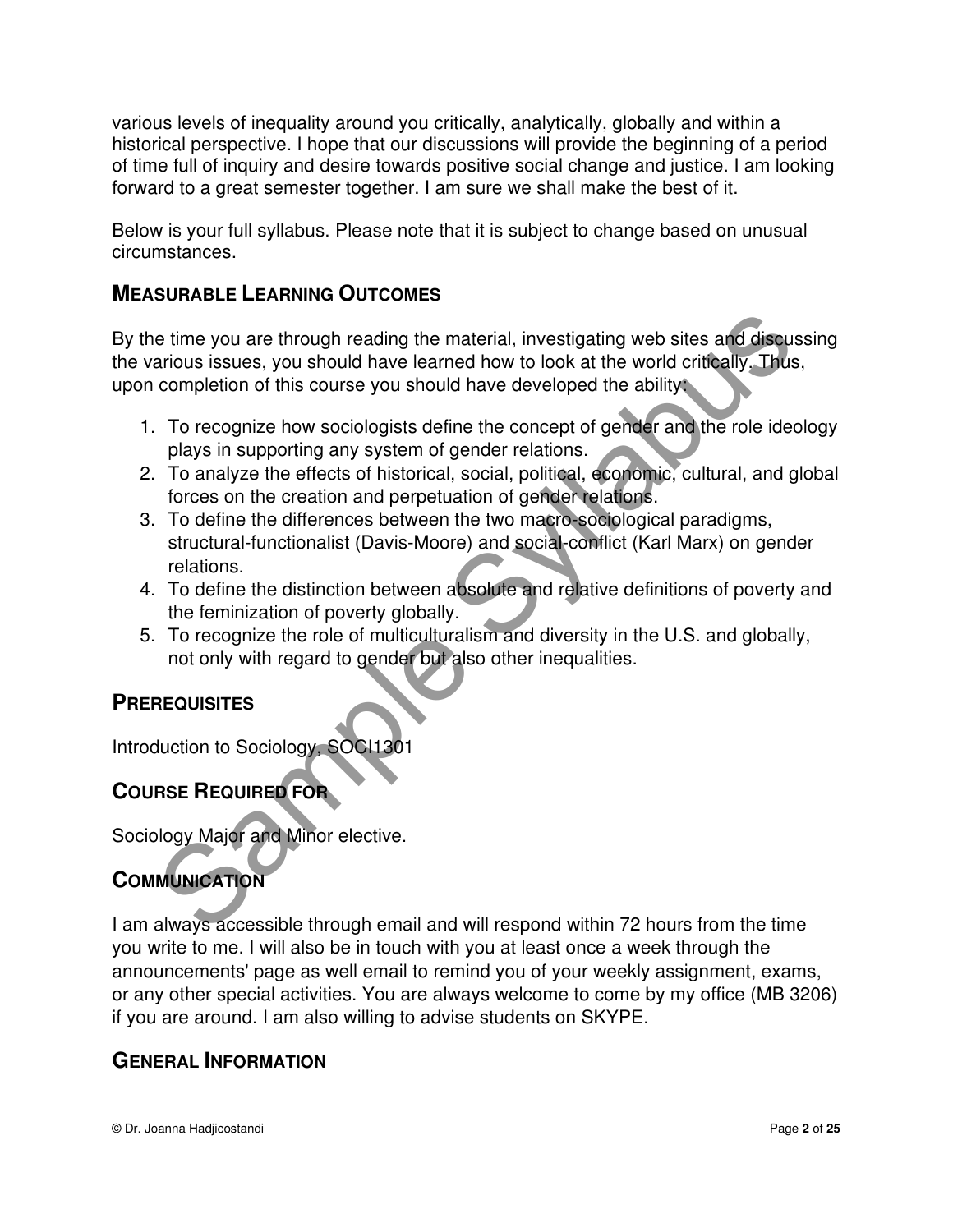You may begin active participation in the course as soon as you are admitted/enrolled to the on-line course by one of the participating University of Texas components. You are required to complete all course requirements within the scheduled course offering period. This course, although it may appear to many of you as self-paced, has several time limitations and restrictions. Please make sure you observe the time limits of each section of the course as well as assignments to avoid point reduction.

If this is your first time taking a web-based, online course you need to review the information provided by the REACH office for online students. They provide a list of Frequently Asked Questions (FAQ) about web courses, an Online Course Checklist for those of you considering taking an online course, and series of pages providing general Student Resources. For technical support and computer requirements, please see the website for UTPB Technical Support. Contact information is provided if you need any help.

After you have gained access to the course, practice with the navigation frames so that you can become comfortable with the logistics of the course and the location of its components. Make sure you copy the syllabus and keep it in a folder where you would place the hard copies of assignments, or other materials you copy from this course. Please review your syllabus very carefully and ask question of clarification.

All assignments are to be delivered electronically to me. As a student in this course you will have access to an Internet conference room called "Discussion Board" within which there will be our informal forum. You can access it by clicking on the appropriate button to your left.

Anytime you would like to ask me or other students in this course a question or discuss a particular informal issue, you can use the designated discussion room. There will be an informal forum called "SOCI Café" in which you will be able to informally chat with everybody else in the course. There will also be other formal fora, where the discussion assignments will be posted or you will talk to your group when working on your projects or other activities. Please make sure you post your answers in the proper discussion room. mentive Asked Questions (FAQ) about web courses, an Online Course Checklisters of you considering taking an online course, an Online Course Checklist of you considering taking an online course, and series of pages providin

# **Materials**

# **REQUIRED MATERIALS**

Shaw, S. & J. Lee (eds), 2015. Women's Voices, Feminist Visions. (7<sup>th</sup> ed). NY: McGraw Hill. ISBN # 978-0-19-092487-4

NOTE: The Bookstore has copies of this book and it will be excellent if you can purchase one or find a copy on line. There is a wealth of information in it.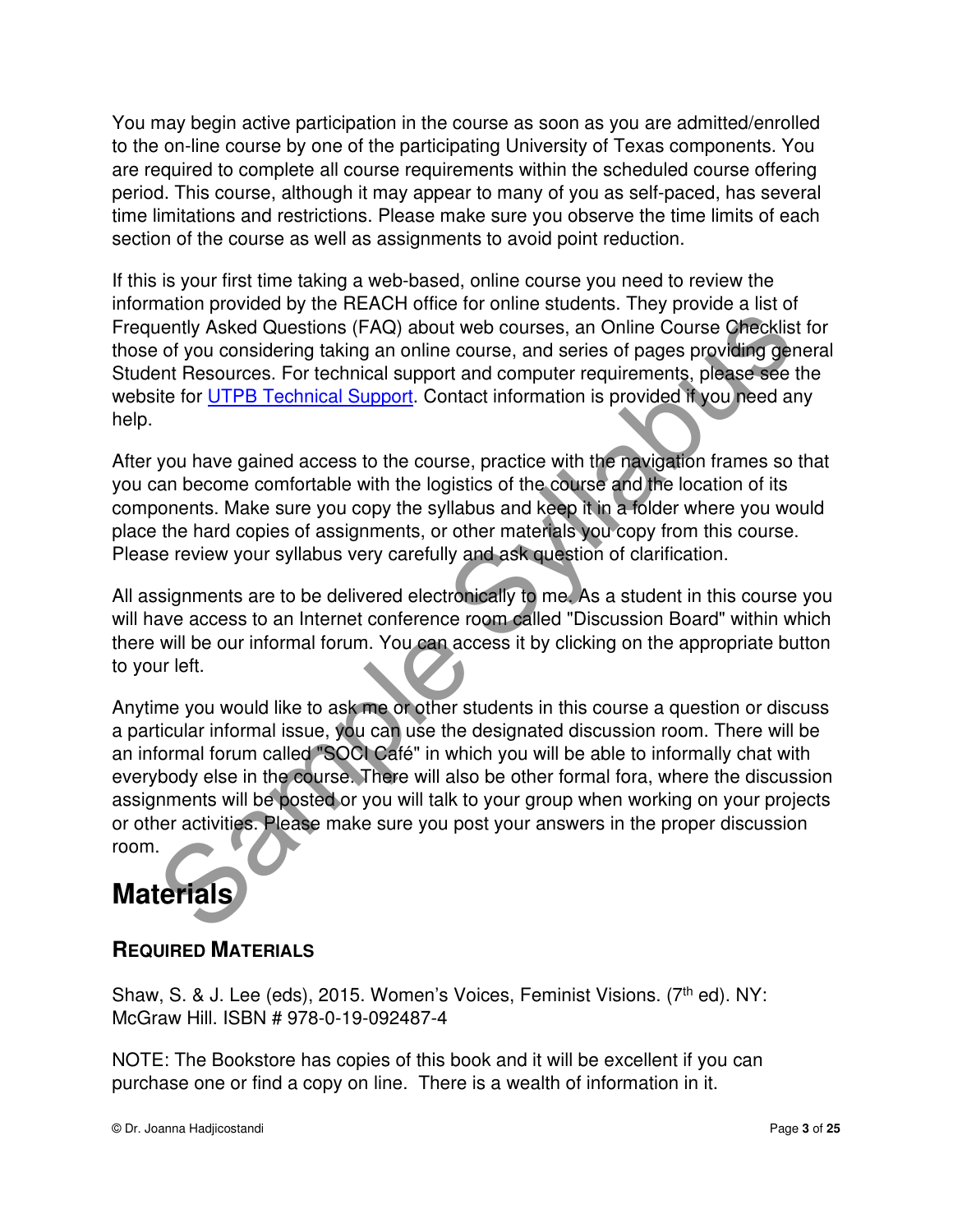#### **RECOMMENDED READINGS**

- Andersen M. and P. Collins, **Race, Class and Gender**. (7<sup>th</sup> edition) NY: Wadsworth. 2010. ISBN # 0-495-9883-1
- Anzaldua, Gloria. **Borderlands La Frontera, The New Mestiza.** San Franscisco: Aunt Lute Books. 1999. ISBN # 1-8779960-56-7

Davis., A., **An Autobiography**. N. Y.: International Pub. 1988.

- Hull, G., P. Scott & B. Smith. **But Some of us are Brave.** The Feminist Press. 1982.
- Hooks, B., **Ain't I a Woman.** Boston: South End Press.
- Kirk, G., and M. Okazawa-Rey (eds.), **Women's Lives: Multicultural Perspectives.** Mountain View, CA: Mayfield. 1998.
- Kimmel, M. & Messner, M., **Men's Lives.** Bosston: Allyn and Bacon, 2001.
- Mairtin Mac and Ghail (ed.), **Understanding Masculinities.** Philadelphia: Open University Press. 1996.
- Moraga, C. & G. Anzaldua (eds.), **This Bridge Called my Back.** NY: Kitchen Table: Women of Color Press.

Morison, Toni, **The Bluest Eyes.** Found on Amazon

The recommended books would provide you with further analysis and information on women's, men's, and family issues. You may purchase the books at your local bookstore or online. If you are on campus you may borrow them from my private collections. For a small fee the UTPB bookstore will send you the required book, if necessary. The UTPB bookstore can be reached by calling 432-552-0220 or by viewing their website. S., A., **An Autobiography**. N. Y.: International Pub. 1988.<br>
G., P. Scott & B. Smith. *But Some of us are Brave.* The Feminist Press. 198.<br>
s. B., *Ain't I a Woman.* Boston: South End Press.<br>
G., and M. Okazawa-Rey (eds.),

Library research is also part of the requirements. You are expected to go beyond the required book and discover a wealth of information through the web sites related to the course material provided here, or the ones you would come across and share with us as the course progresses during the semester. External Web sites are provided as reference only. Content and links are not endorsed by UT Permian Basin.

Remember, the sky is the limit!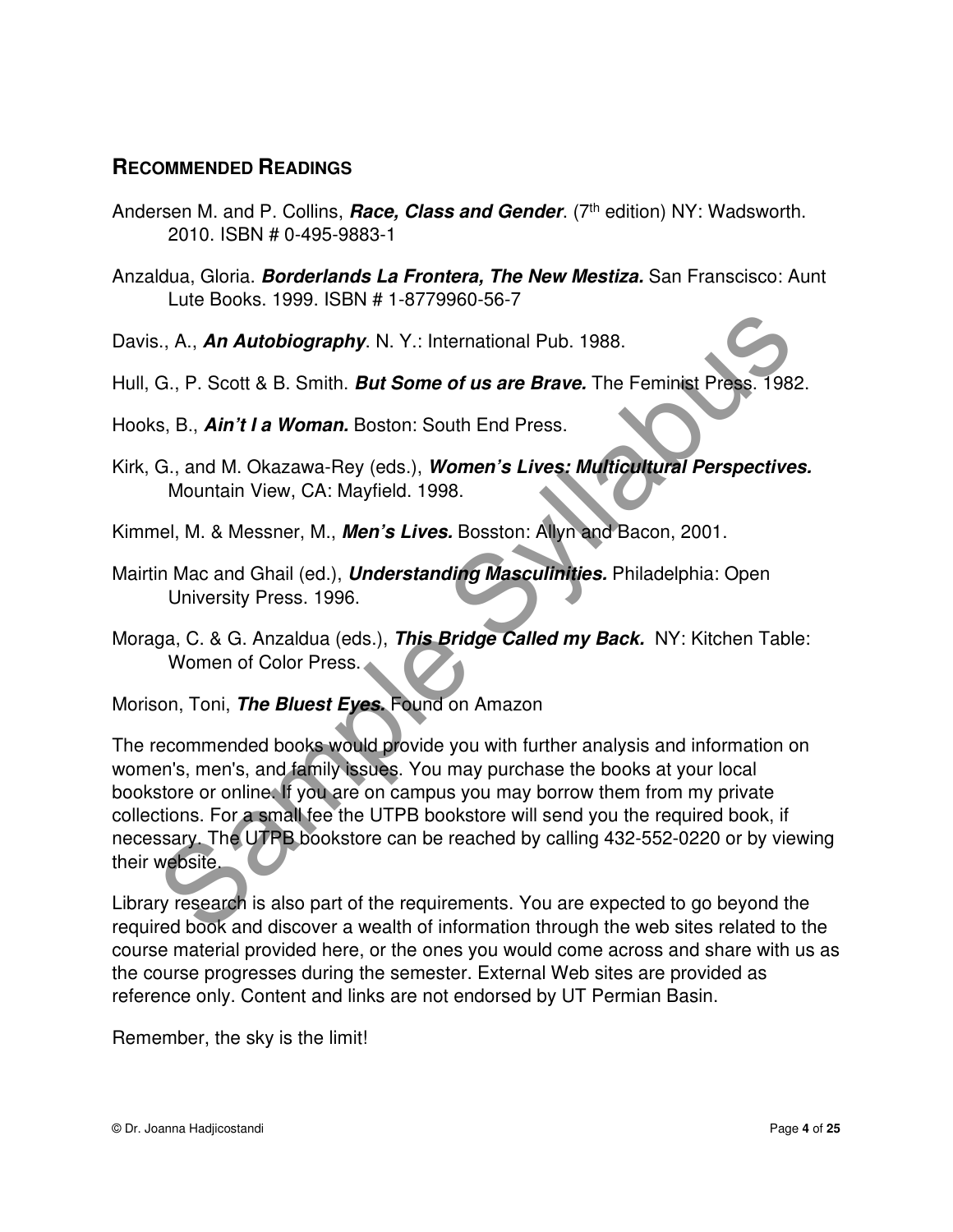# **WHY STUDY WOMEN'S STUDIES? HOW ABOUT GENDER STUDIES?**

International Women's Conferences, as well as a plethora of projects, debates and policy statements have set up the platform for intense exploration and analysis of womanhood and women's participation and integration in global development. Further, Women's Studies were created as an interdisciplinary field, to critically examine and analyze the complex and multiple questions related to women's lives taking into consideration social, economic, political, psychological, biological and historical realities. In this course we will examine a broad range of women's as well as men's experiences in terms of class, race, culture, disability, age and sexual orientation. The material we will examine will attempt to address the diversity and complexity of human relations in the U.S. and globally. The clear focus of the course though will be in taking women seriously and placing them in the center of the social context.

There are no issues more central in social science than those of gender relations grounded in the interrelationship of race and social class. These are crucial in understanding the characteristics of history and society. This course seeks to understand how structures of gender relations affect individuals in society. The central focus will be to analyze the relationship between and among gender, race and social class using the major social and historical theories in the study of social inequality. Our analyses will focus on other types of inequality as well, including those based on age, sexual orientation, and physical ability. The making of the industrial revolution, the rise of capitalism, global economic restructuring, race and gender relations, and so on can only be understood in the context of competing class interests and distribution of socioeconomic and political power. Likewise the very interesting present political scene in the U.S.A. as well as in other countries in the world can only be fully comprehended by analyzing the flow of political and economic power. The goal of this course is to provide you with the analytical tools that will enable you to understand gender relations locally, nationally and globally. Eve in complex and intuinge questions is elated to worlients and the season are control. Bedeviation social, economic, political, psychological, biological and historical reas course we will examine a broad range of women'

I am particularly happy that students in this course reside in different parts of Texas, the U.S. and possibly outside the country. In the event of all of us sitting in the same classroom I could guarantee you endless discourse and analysis of the variety of experiences within the structural socioeconomic reality. In this class through the "Discussions" forum we will be able to have similar discussions here in cyberspace on a regular basis. In fact, this is where the elaboration of your reading material, as well as the material you find on the web, will take place. Further, you will have the opportunity to talk to each other in your group chambers. Therefore, although we will not sit in the same room we may still have the opportunity to see each other face to face. You are encouraged to submit a picture or short video so that we have a mental image of whom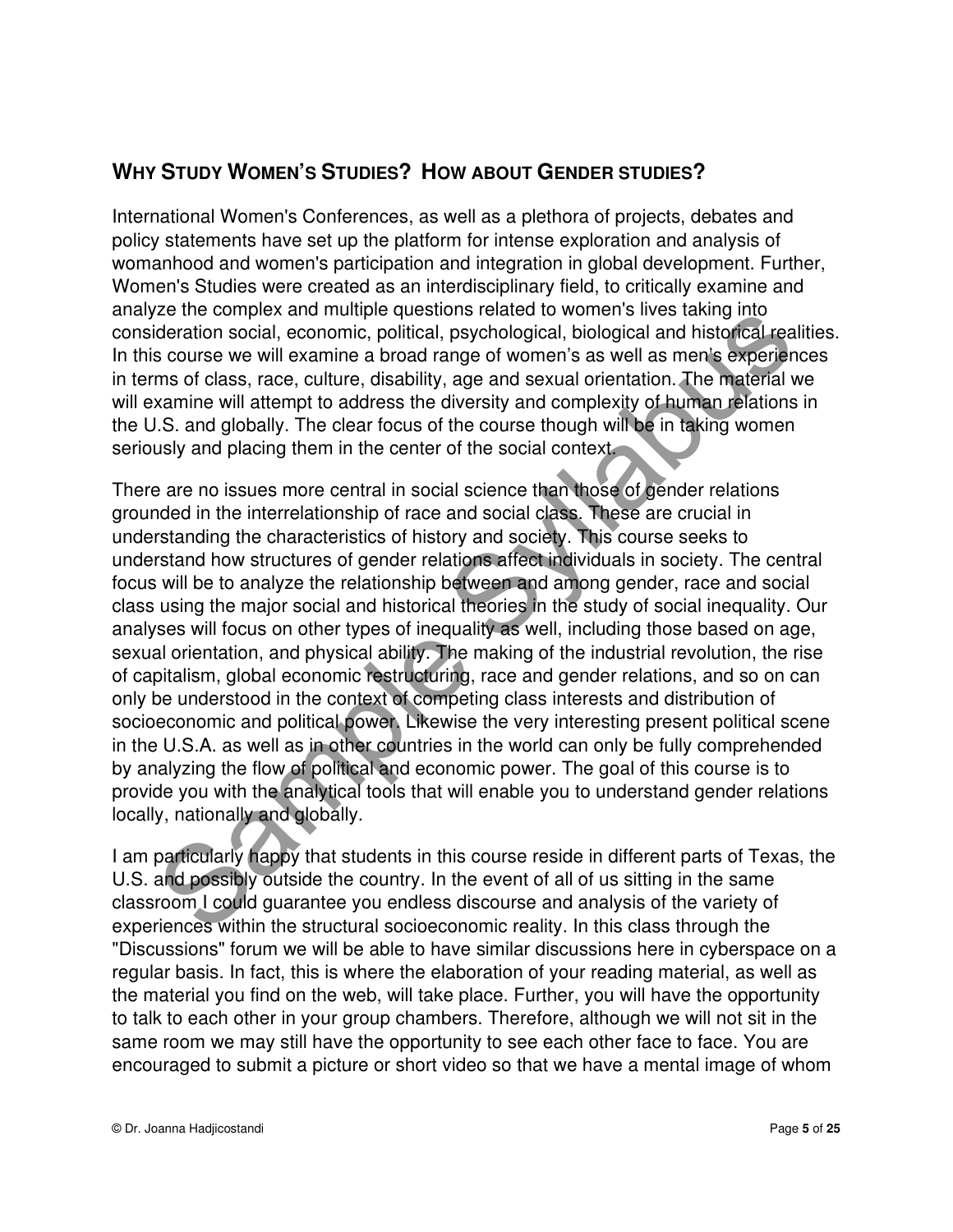we are talking to. You can do this throughout the semester so I am sure we will be able to get to know each other pretty well.

I very strongly recommend keeping up with the weekly readings. Leaving unread assignments behind will not help you when your exam time comes. While doing your readings make notes so that you can use the material effectively in your discussions or your test. I further urge you to surf the net and of course do not hesitate to talk to each other and me, to make comments and to ask questions at any point.

I am sure you will get to know me very well during the semester. I am wishing for the same. I want to emphasize the interactive nature of this course. Although we will be "talking" to each other on the net, it is very important to me to have the opportunity to meet you in person and answer any questions you may have so please make sure to stop by my office (MB 3206) to say hello! Also, please do not hesitate to call me or email me with your questions or concerns. I strongly encourage you to take a minute to SKYPE me (requires a microphone and/or webcam) so that we can have a face-to face discussion at any point during the course. It is a lot easier to resolve a problem talking to each other :-) sure you will get to know me very well during the semester. I am wishing for the syllabus the interactive nature of this course. Although we will be only the present of this course. Although we will be providing you in per

# **Important Academic Dates**

**UTPB** Academic Calendar

# **Course Overview**

The following are the components of this class:

# **Announcements**

The "Announcements" introduction page is the first page you see when you entered the course. The content of that page will change frequently as I will be communicating with you by posting news, changes, problems, reminders, etc. After your first visit, you can access this page by clicking on the **"Announcements"** button to your left. You are advised to CHECK THE "ANNOUNCEMENTS" SECTION FOR NEWS regularly. It is your responsibility to obtain notes and announcements in a timely manner.

I usually email the content of the announcements to the whole class the day I post it. If you do not receive such an email you need to check your email address. You may be missing other emails I send the whole class.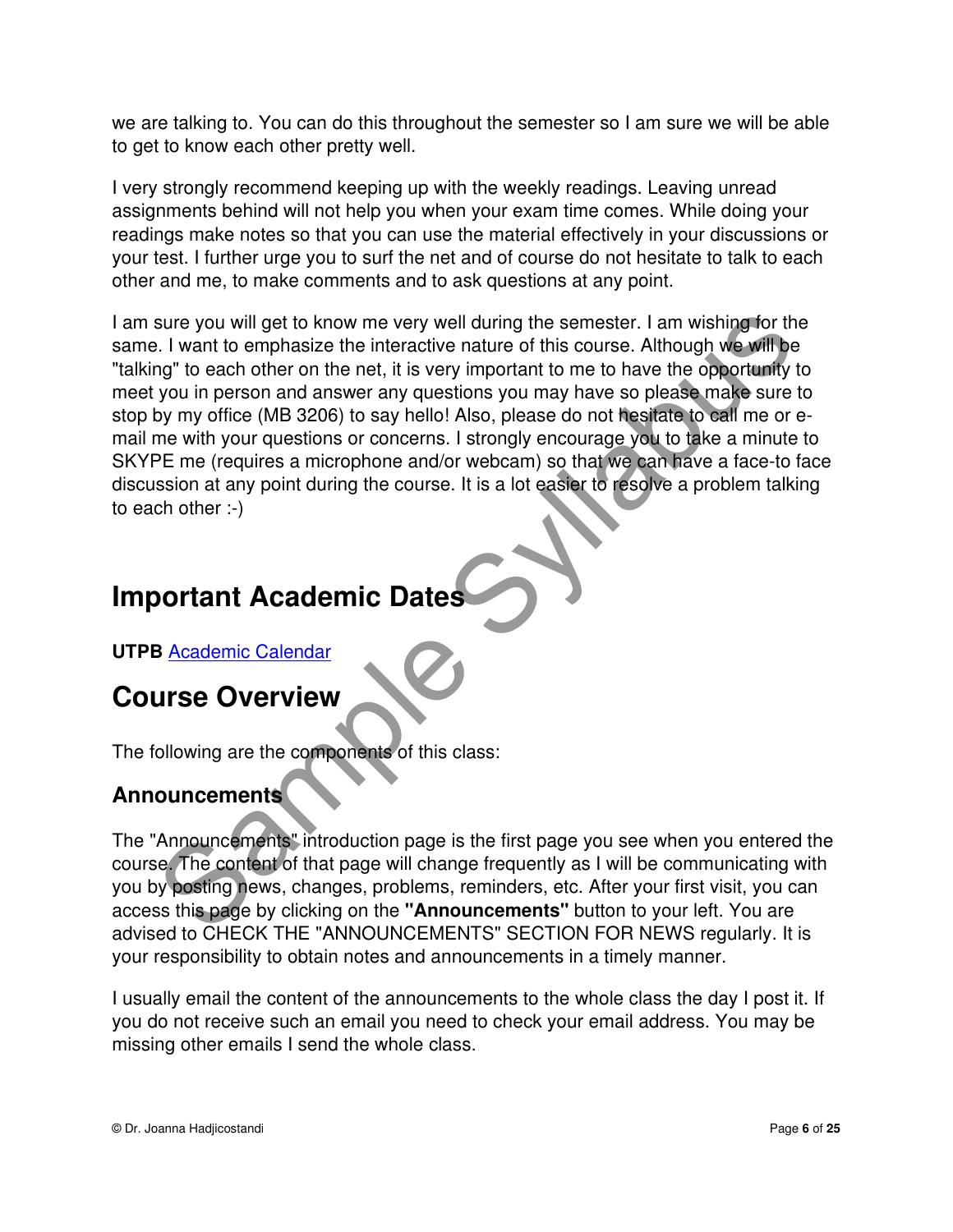# **Notes on Attendance**

#### **Tracking**

The Canvas learning management system has tracking features. Statistics are collected that quantify when and how often students are active in the course. Additionally, they provide information regarding whether the student has accessed various pages in the course.

#### **Absenteeism**

All the course activities have set dates to be completed and submitted. After the due dates the activities will not be available for the students. Not logging into an online course is considered absenteeism. Contact instructor immediately in case of emergency medical situation. Solutions and the state of the state of the state of the state of the state of the state of the state of the state of the state of the state of the state of the state of the state of the state of the state of the state of

## **Modules**

There are Five "Modules"**,** each of which includes the following components:

- 1. **Lecture notes and outlines**
- 2. **Power points and/or documentaries, video clips**
- 3. **Reading assignments from your books and/or Web**
- 4. **Cyberspace resources**
- 5. **Objectives**
- 6. **Quizzes**

To access the modules use the "MODULES" link on the left. To complete this course successfully you need to very carefully read the content of your modules as well as the assigned readings. You are advised to refer to the following component instructions during the semester:

## **Lecture/Outlines**

Each lecture begins with an introduction to the information we are to discuss within the current module. It includes the text and often a PowerPoint presentation. A documentary or other short clip may be provided to enhance the content and be used also in our discussions in the Discussion Board. Each lecture will also include on-line resources that you are encouraged to look up and study. These are just an introduction to the numerous resources on the net, which through your explorations will increase greatly by the end of the semester. Make sure to bookmark other sites you really find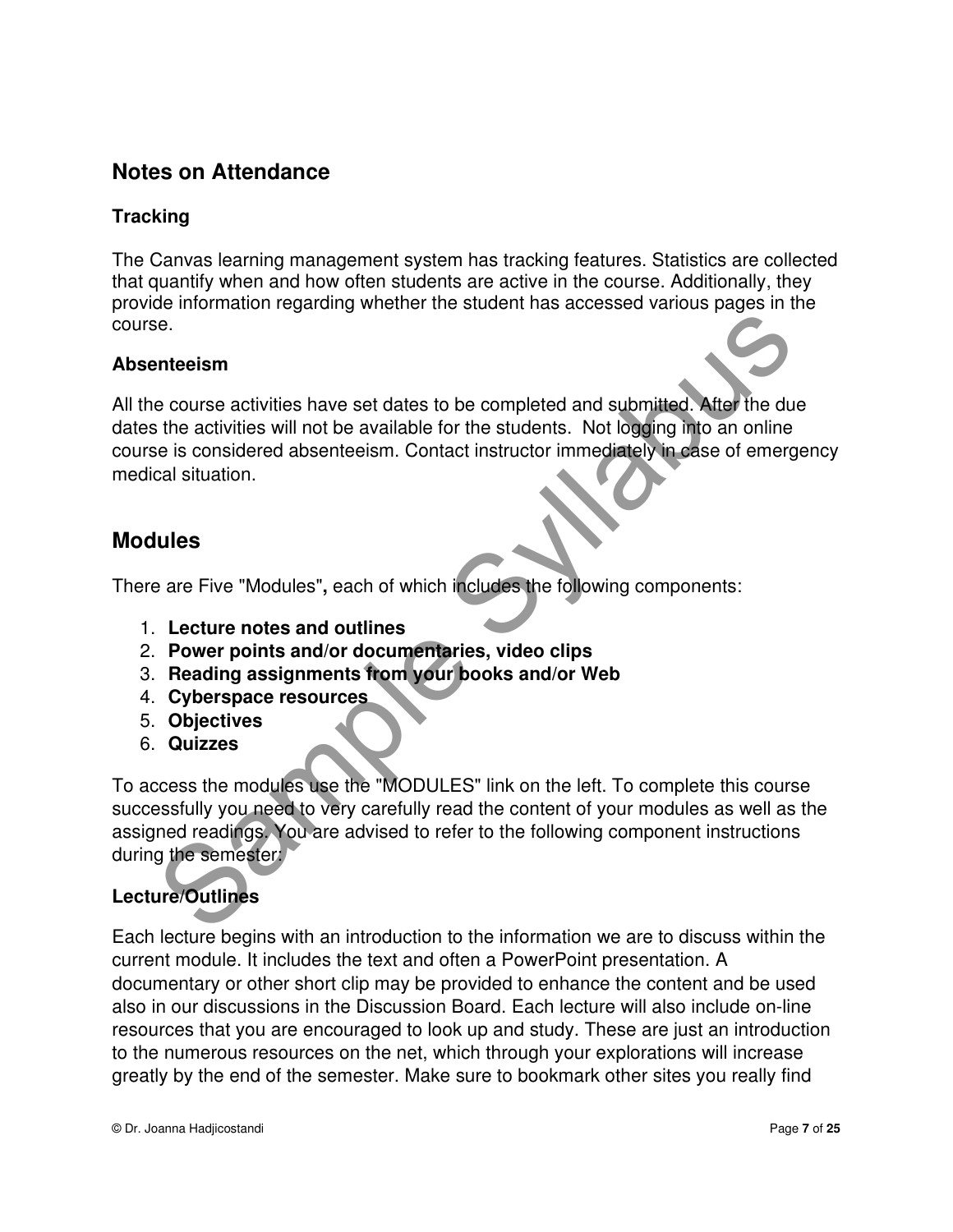relevant, so that you can refer to them frequently. Sharing this information will enlighten all of us.

Please do not rely solely on the lectures and outlines if you want to be successful in this course. Simply reading the chapters is not enough either. You need to go way beyond this information to achieve the breadth and depth of knowledge required to really understand the issues surrounding the study of social inequalities.

#### **Power Point Presentations and/or Video Clips**

I often include power point presentations illustrating the most important issues. Also, short documentaries/ you tube presentations are going to be included, which will be discussed in the "Discussion Forum."

#### **Reading Assignments**

This includes the book chapters you are responsible to read for the module.

#### **Cyberspace**

This includes recommended online as well as other references.

#### **Objectives**

This includes specific objective/s for the section we are studying. Please make sure you have achieved full understanding of the objectives outlined in each section. Timely completion of these will help you in achieving great results.

#### **Quizzes**

**The quizzes are provided as a review, and are not a part of your grade.** However, they are a good resource by which you can judge how well you have understood the material. Please remember that the review questions provided in the module are very closely related to the exam questions. n include power point presentations illustrating the most important issues. Also<br>documentaries/you tube presentations are going to be included, which will be<br>seed in the "Discussion Forum."<br>Iling Assignments<br>includes the b

## **GRADING/ASSESSMENT**

#### **Four Tests**

#### **FOUR tests worth 50 points each. Total 200 points.**

Test 1 covers Readings from Chapters 1 and 2 Test 2 covers Readings from Chapters 3 and 6 Test 3 covers Readings from Chapters 4 and 8 Test 4 covers Readings from Chapters 5 and 9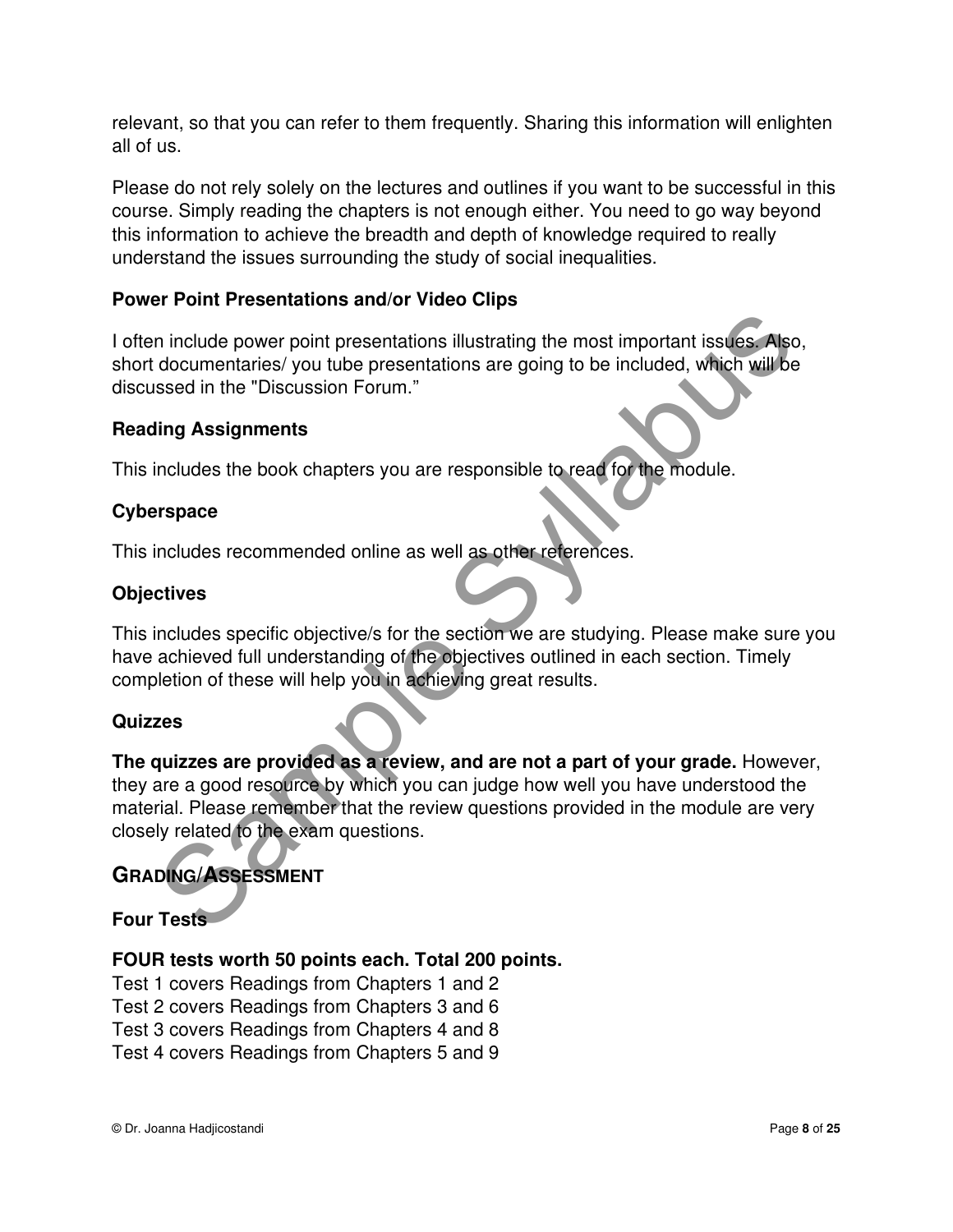**Four tests will be given during the semester.** Tests will be based on all the materials covered. They will be objective based on the book chapters. They will include mostly multiple choice and true/false. Tests will be taken online. The questions will be posted for four days. You can take the test anytime within those four days. It is suggested to take tests early to avoid unexpected problems.

#### **DUE DATE: Check calendar for exam dates.**

- Bear in mind that the tests are **timed** for 45 minutes so although you will have the use of your material available, you may not rely exclusively on it for your answers. Being prepared with your weekly readings on time is essential for doing well on your exams.
- **If you fail to take the test you will not have another opportunity. So please be very careful with the dates given for taking the tests.**

#### **Individual Discussions**

**There will be 6 individual discussion questions. They will be worth 100 points each: Total 600 points.** 

#### **I will be looking for the following things in your responses:**

- Give a full answer to the question asked using sociological references; consider it a mini essay. Write using the ASA style guide format with in-text citations and references.
- Debate and discuss the question with your classmates. Try to respond early in the week so this exchange can be meaningful. One liners are not considered an adequate response.
- Provide a minimum of 3 academic sociological references in your response, excluding the ones used in your question, or module lecture. Wikipedia, dictionaries, general websites, mass media (commercial, holy religious (Bible, Koran, etc.) books are not accepted as references. the use of your material available, you may not rely exclusively on it for your<br>answers. Being prepared with your weekly readings on time is essential for<br>swell on your exams.<br>If you fail to take the test you will not have
- Use proper language form. You may need to formulate your response in WORD, and use spell check before posting your response. Save your WORD file as a .txt prior to posting. Post directly into the textbox. Do not post attachments.
- Review the calendar to understand what day of the week your primary post is due and the day your peer response is due. **You are required to post one primary post BY THURSDAY each week and at least one peer response by SUNDAY midnight, but you may reply to as many of your classmates as you wish. You do not have to use citations for your peer response.**
- If you miss the dates for posting, your responses will not receive a grade.
- **Please see the rubric below for full grading policies**.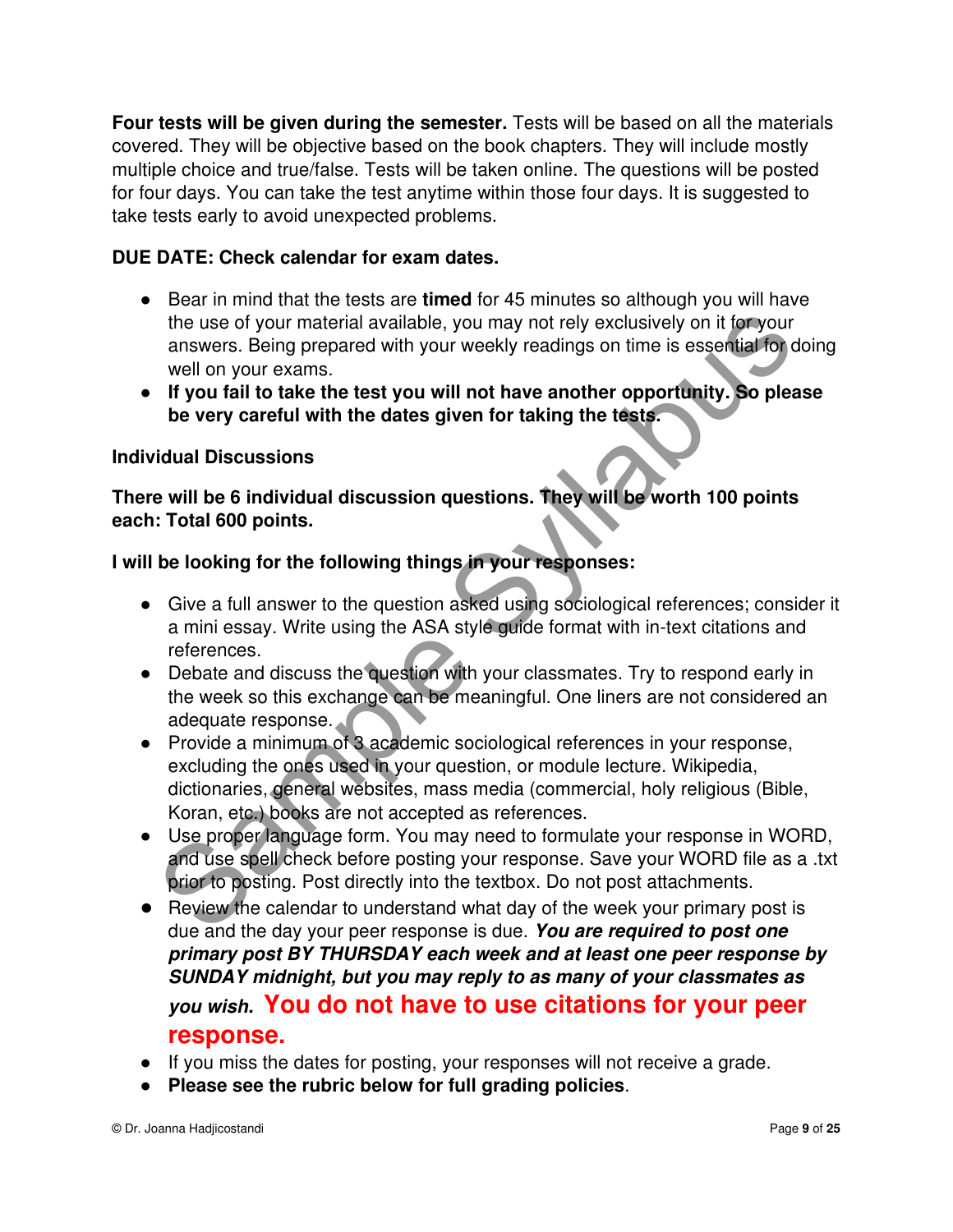|                                    | <b>Discussion Grade Rubric</b>                                                                                                                                                                    |                                                                                                                                                                             |                                                                                                                              |                                                                                              |                                                            |  |  |  |
|------------------------------------|---------------------------------------------------------------------------------------------------------------------------------------------------------------------------------------------------|-----------------------------------------------------------------------------------------------------------------------------------------------------------------------------|------------------------------------------------------------------------------------------------------------------------------|----------------------------------------------------------------------------------------------|------------------------------------------------------------|--|--|--|
| <b>GRADE VALUE</b>                 | <b>Exceptional</b><br>$(A \text{ or } A+)$                                                                                                                                                        | <b>Above</b><br><b>Average</b><br>(B)                                                                                                                                       | Satisfactory-<br><b>Average</b><br>(C)                                                                                       | <b>Needs</b><br><b>Improvement</b><br>(D)                                                    | Zero grade value<br>(F)                                    |  |  |  |
| <b>DEADLINE</b>                    | All entries<br>before deadline<br>and were<br>spaced out<br>evenly enough<br>during the<br>discussion to<br>allow two-way<br>interaction<br>between the<br>student and<br>others in the<br>class. | All entries<br>before<br>deadline and<br>the entries<br>were not all<br>made on the<br>same date.                                                                           | All entries<br>before<br>deadline                                                                                            | All entries<br>before<br>deadline.                                                           | <b>Entries after deadline</b>                              |  |  |  |
| <b>NUMBER OF</b><br><b>ENTRIES</b> | At least two<br>comprehensive<br>entries for the<br>topic<br>responding not<br>only to the<br>professor's<br>question (or the<br>assigned<br>learning goal)<br>but also to<br>other students      | At least two<br>entries for the<br>topic<br>responding<br>not only to the<br>professor's<br>question (or<br>the assigned<br>learning goal)<br>but also to<br>other students | At least one<br>entry for the<br>topic<br>responding to<br>the professor's<br>question (or<br>the assigned<br>learning goal) | At least one<br>entry                                                                        | No entry                                                   |  |  |  |
| <b>DEPTH OF ANSWER</b>             | The question<br>was answered<br>completely and<br>all aspects of<br>the topic were<br>addressed<br>thoroughly.                                                                                    | The question<br>was<br>answered<br>completely<br>and all<br>aspects of the<br>topic were<br>addressed                                                                       | The student<br>addressed<br>most of the<br>question<br>satisfactorily.                                                       | The answer<br>was<br>incomplete<br>but<br>addressed<br>less than<br>half of the<br>question. | The answer addressed<br>less than half of the<br>question. |  |  |  |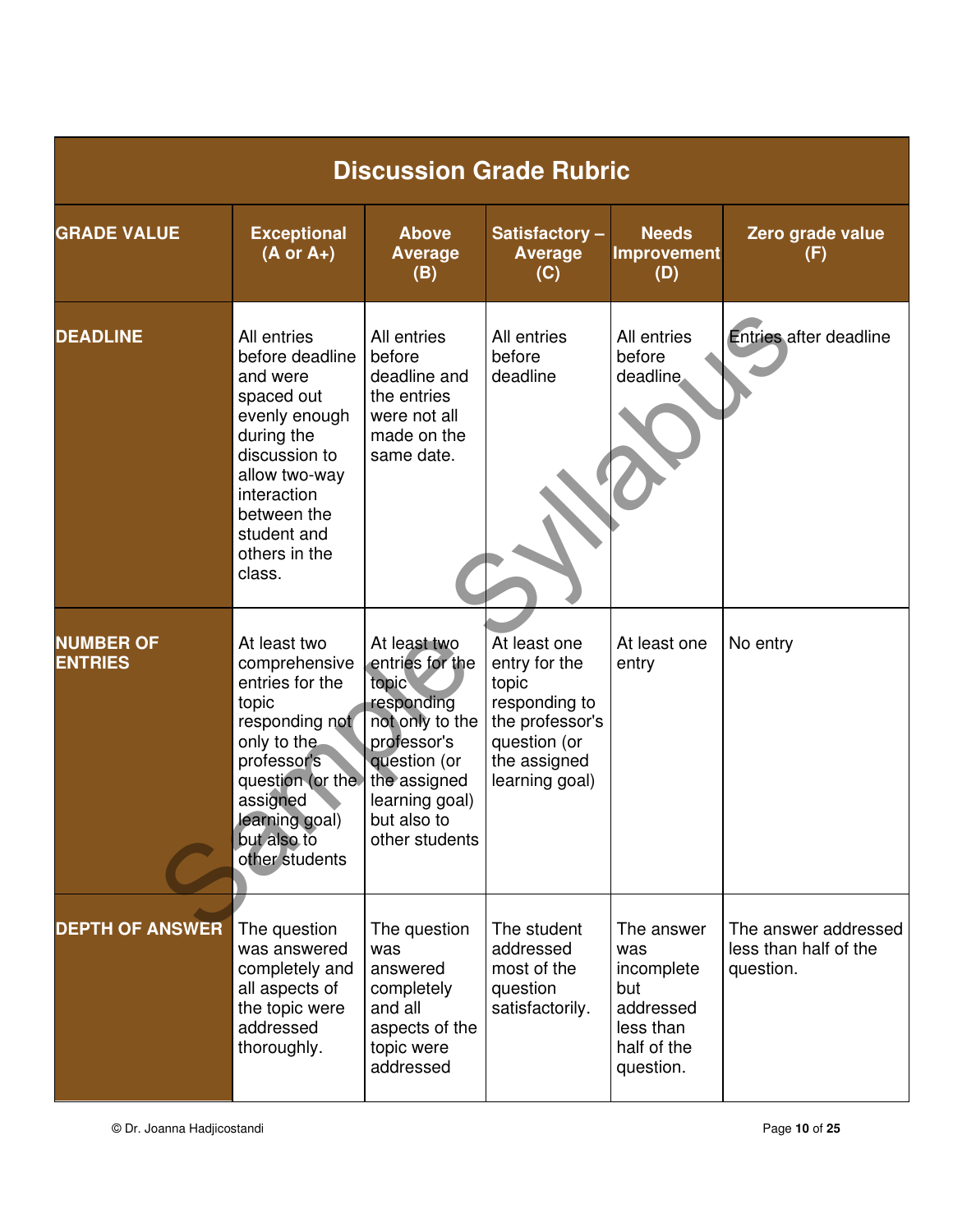|                                       |                                                                                                                                                                                                                     | satisfactorily.                                                                                                                                                   |                                                                                                                                                                                          |                                                                                                                                                                           |                                                                                                                                 |
|---------------------------------------|---------------------------------------------------------------------------------------------------------------------------------------------------------------------------------------------------------------------|-------------------------------------------------------------------------------------------------------------------------------------------------------------------|------------------------------------------------------------------------------------------------------------------------------------------------------------------------------------------|---------------------------------------------------------------------------------------------------------------------------------------------------------------------------|---------------------------------------------------------------------------------------------------------------------------------|
| <b>GRAMMAR AND</b><br><b>SPELLING</b> | ASA style<br>guide. No<br>errors                                                                                                                                                                                    | ASA style<br>guide. One<br>error                                                                                                                                  | ASA style<br>guide. Very<br>few errors                                                                                                                                                   | Many errors                                                                                                                                                               | Excessive errors made<br>it difficult to<br>understand or to<br>evaluate.                                                       |
| <b>ACADEMIC VALUE</b>                 | Almost all of<br>the writing had<br>academic value                                                                                                                                                                  | Much (more<br>than 70<br>percent) of<br>the writing<br>had academic<br>value                                                                                      | Some (more<br>than half) of<br>the writing had<br>academic<br>value                                                                                                                      | Little of the<br>writing had<br>academic<br>value. Most<br>of it was<br>personal.                                                                                         | No academic value                                                                                                               |
| <b>EVIDENCE OF</b><br><b>READING</b>  | The writing<br>demonstrated<br>that the student<br>had completed<br>almost all or all<br>of the assigned<br>reading. 3 or<br>more<br>sociological<br>references<br>were cited.                                      | The writing<br>demonstrated<br>that the<br>student had<br>completed<br>much the<br>assigned<br>reading. 3 or<br>more<br>sociological<br>references<br>were cited. | The writing<br>demonstrated<br>that the<br>student had<br>completed<br>some (more<br>than half) of<br>the assigned<br>reading. 2 or<br>more<br>sociological<br>references<br>were cited. | The writing<br>failed to<br>demonstrate<br>that the<br>student had<br>completed or<br>understood<br>the assigned<br>reading. 1<br>sociological<br>reference<br>was cited. | No post was made or<br>no evidence of<br>learning was<br>demonstrated in the<br>post. No sociological<br>references were cited. |
| <b>ACCURACY</b>                       | The posts were   The posts<br>germane (i.e.<br>on the correct<br>topic),<br>contained<br>correct<br>information,<br>and clearly<br>demonstrated<br>that the student<br>understood and<br>has mastered<br>the topic. | were<br>germane,<br>contained<br>correct<br>information,<br>and clearly<br>demonstrated<br>that the<br>student<br>understood<br>most of the<br>topic.             | The post was<br>germane,<br>contained<br>correct<br>information,<br>and<br>demonstrated<br>minimum<br>understanding<br>of the topic.                                                     | The post<br>was not<br>germane,<br>contained<br>incorrect<br>information,<br>or failed to<br>demonstrate<br>that the<br>student<br>understood<br>the topic.               | No post was made or<br>no evidence of<br>learning was<br>demonstrated.                                                          |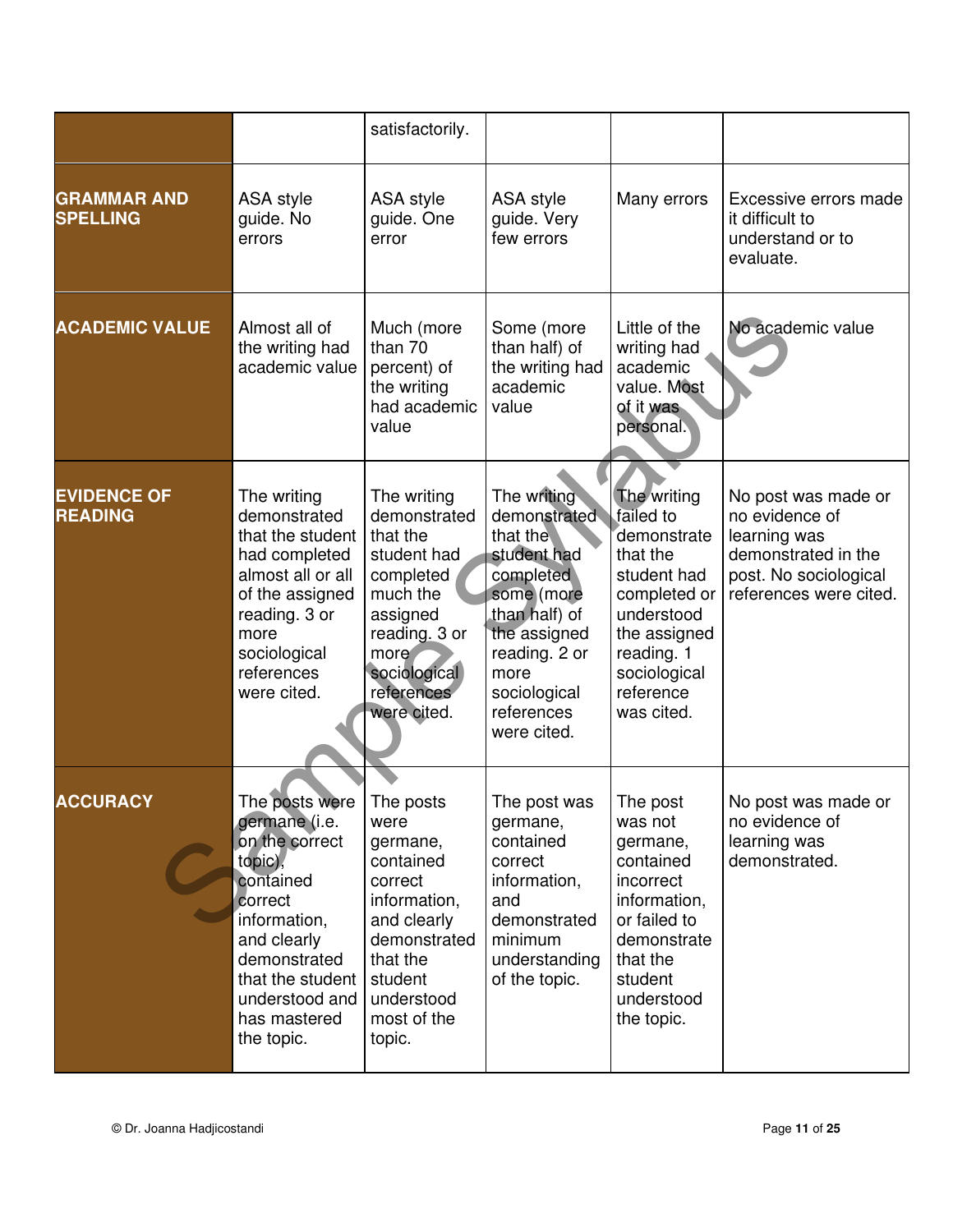| demonstrated critical thinking and a college level<br><b>EXCELLENCE</b><br>understanding (perhaps an emerging<br>understanding) of the topic. | <b>OVERALL</b> | The student's comments or questions |  |  |  |
|-----------------------------------------------------------------------------------------------------------------------------------------------|----------------|-------------------------------------|--|--|--|
|-----------------------------------------------------------------------------------------------------------------------------------------------|----------------|-------------------------------------|--|--|--|

#### **Due Date: Check Calendar for Dates.**

#### **Essay**

#### **One Essay: 1 research project essay, ASA format, 5 pages, excluding cover page and references worth (200 points.)**

You can find the essay topics under the ESSAYS section. Make sure you familiarize yourself with the course, and know where the Essay Topics are. You need to select ONE (1) of the essay topics for the semester and write a thoughtful and analytical essay outlining the process and the analysis of the topic discussed. If you need any help with writing make sure to use the excellent services provided by the Writing Center at UT Permian Basin or your own institution. besauding the search project essay, ASA format, 5 pages, excluding cover references worth (200 points.)<br>
Scan find the essay topics under the ESSAYS section. Make stree you familiarized firth the course, and know where the

- Essay should be five pages (excluding cover page and references page/s)
- Double spaced, 12' Times New Roman font, include page numbers, references and needs to be a WORD doc, posted in the "essay submissions" link.
- Use proper format, grammar, syntax and organization of your essay are in accordance with the ASA style guide. NUMBER YOUR PAGES. Start the numbers after the cover page.
- Include a front page with your name, my name, class name, semester, and **essay question you are responding to**.
- See section of your UTPB Student Handbook on **scholastic dishonesty** for more information.
- Essay should be based on at **least five (5) academic, peer-reviewed references** (sociological articles, books, websites, etc.) in addition to your text book, to be successful.
- Essays are to be completed in your own words. They need to be analytical rather than descriptive. A very common mistake is to write directly from your material. THIS IS UNACCEPTABLE. Please use proper citations. Failure to observe this rule has serious consequences. See section on **scholastic dishonesty** for more information.
- Post in the submissions link. . **THIS IS THE ONLY WAY THAT ESSAYS WILL BE ACCEPTED. PLEASE DO NOT EMAIL THEM TO ME.**
- **Keep a backup copy.**
- See Essay Grade Rubric below in "Grading & Assessment.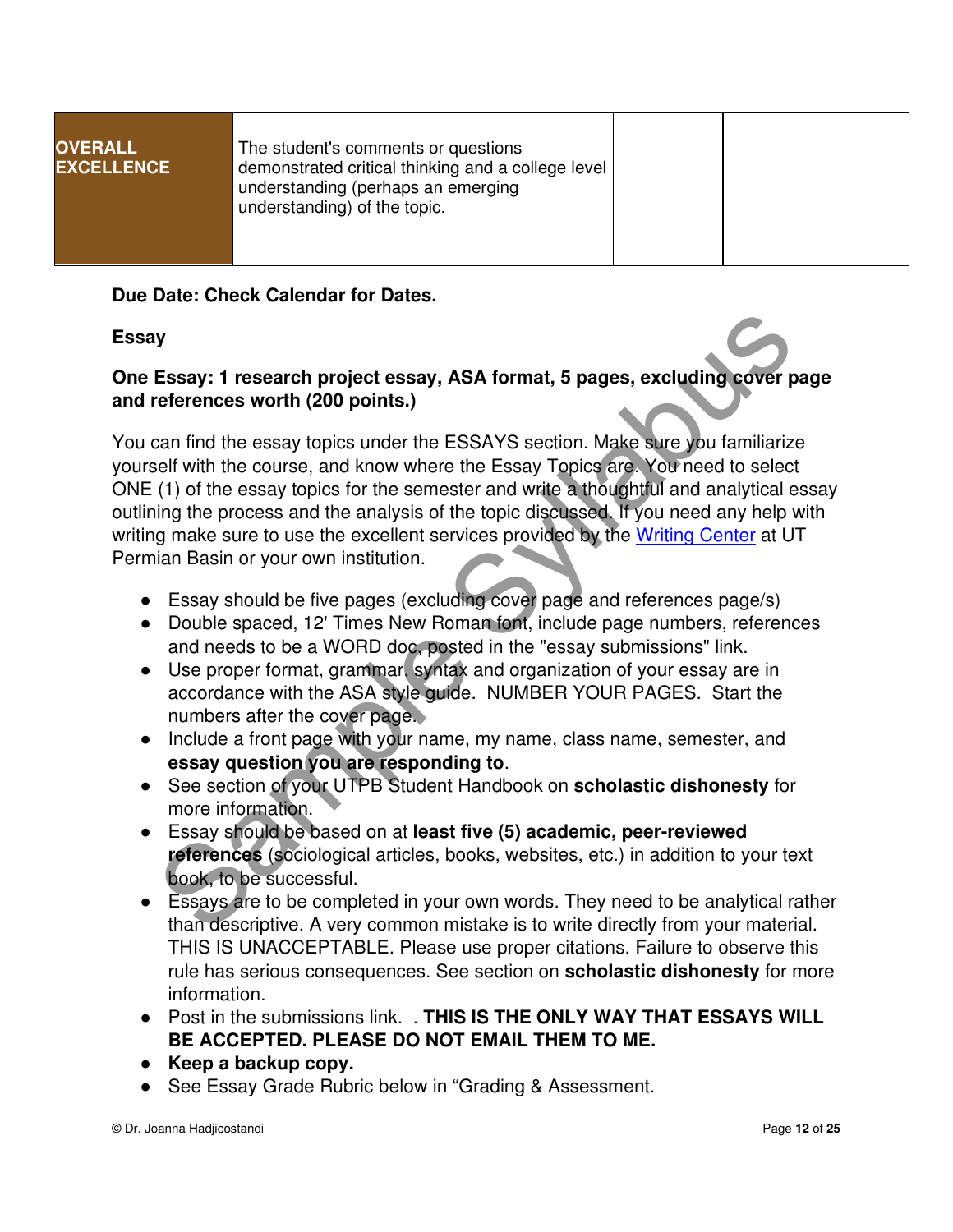| <b>ESSAY GRADING RUBRIC</b>        |                                                                                                                                                                                                                                         |                                                                                                                                                                                                                                   |                                                                                                                                                                                                                                                 |                                                                                                                                                                                                                          |                                                                                                                                                                                                                                                     |  |  |
|------------------------------------|-----------------------------------------------------------------------------------------------------------------------------------------------------------------------------------------------------------------------------------------|-----------------------------------------------------------------------------------------------------------------------------------------------------------------------------------------------------------------------------------|-------------------------------------------------------------------------------------------------------------------------------------------------------------------------------------------------------------------------------------------------|--------------------------------------------------------------------------------------------------------------------------------------------------------------------------------------------------------------------------|-----------------------------------------------------------------------------------------------------------------------------------------------------------------------------------------------------------------------------------------------------|--|--|
| <b>GRADE VALUE</b>                 | <b>Exceptional</b><br>$(A \text{ or } A+)$                                                                                                                                                                                              | <b>Above</b><br><b>Average</b><br>(B)                                                                                                                                                                                             | <b>Average</b><br>(C)                                                                                                                                                                                                                           | <b>Needs</b><br>Improvement<br>(D)                                                                                                                                                                                       | Zero grade<br>value<br>(F)                                                                                                                                                                                                                          |  |  |
| <b>DEADLINE</b>                    | The essay is<br>posted before<br>or on the<br>deadline                                                                                                                                                                                  | The essay is<br>posted before<br>or on the<br>deadline                                                                                                                                                                            | The essay is<br>posted<br>before or on<br>the deadline                                                                                                                                                                                          | The essay is<br>posted shortly<br>after the deadline                                                                                                                                                                     | The essay is<br>posted after the<br>deadline                                                                                                                                                                                                        |  |  |
| <b>EMPIRICAL</b><br><b>SKILLS</b>  | Essay<br>demonstrates<br>exceptional<br>discussion,<br>interpretation,<br>and<br>presentation of<br>available<br>refereed<br>sociological<br>empirical<br>evidence as<br>relates to the<br>topic. Follows<br><b>ASA style</b><br>guide. | Essay<br>demonstrates<br>sound<br>discussion,<br>interpretation,<br>and<br>presentation<br>of available<br>refereed<br>sociological<br>empirical<br>evidence as<br>relates to the<br>topic. Mostly<br>follows ASA<br>style guide. | Essay<br>demonstrate<br>s basic<br>discussion,<br>interpretatio<br>n, and<br>presentation<br>of available<br>refereed<br>sociological<br>empirical<br>evidence as<br>relates to<br>the topic.<br>Has some<br>elements of<br>ASA style<br>guide. | Essay<br>demonstrates<br>poor discussion,<br>interpretation, and<br>presentation of<br>available refereed<br>sociological<br>empirical<br>evidence as<br>relates to the<br>topic. Does not<br>follow ASA style<br>guide. | Essay<br>demonstrates no<br>discussion,<br>interpretation,<br>and<br>presentation of<br>available<br>empirical<br>evidence as<br>relates to the<br>topic. Excessive<br>errors make it<br>difficult to<br>understand or to<br>evaluate the<br>essay. |  |  |
| <b>CRITICAL</b><br><b>THINKING</b> | Essay draws<br>well-reasoned,<br>logical<br>conclusions<br>from<br>information,<br>demonstrating<br>strong<br>competency in<br>inquiry,<br>evaluation, and                                                                              | Essay draws<br>sound logical<br>conclusions<br>from<br>information,<br>demonstrating<br>adequate<br>competency<br>in inquiry,<br>evaluation,                                                                                      | Essay draws<br>basic logical<br>conclusions<br>from<br>information,<br>demonstrati<br>ng minimal<br>competency<br>in inquiry,<br>evaluation,<br>and                                                                                             | Essay draws poor<br>logical<br>conclusions from<br>information,<br>demonstrating<br>poor competency<br>in inquiry,<br>evaluation, and<br>analysis.                                                                       | Essay draws no<br>conclusions<br>from<br>information, with<br>no evidence of<br>competency in<br>inquiry,<br>evaluation, and<br>analysis.                                                                                                           |  |  |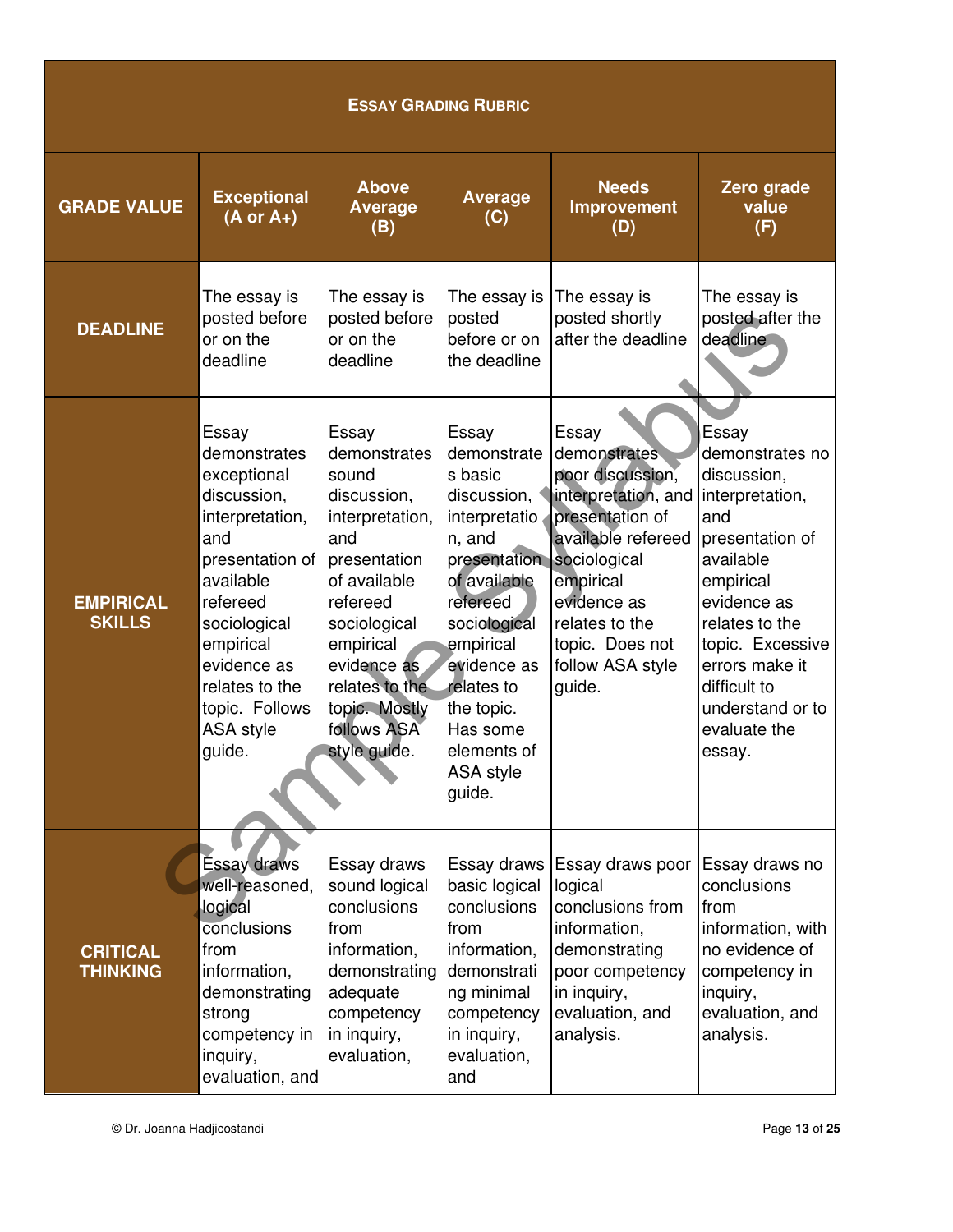|                                        | analysis.                                                                                                                                                                                                                                                                  | and analysis.                                                                                                                                                                                                                                                            | analysis.                                                                                                                                                                                                                                     |                                                                                                                                                                                                                                                 |                                                                                                                                                                                                                    |
|----------------------------------------|----------------------------------------------------------------------------------------------------------------------------------------------------------------------------------------------------------------------------------------------------------------------------|--------------------------------------------------------------------------------------------------------------------------------------------------------------------------------------------------------------------------------------------------------------------------|-----------------------------------------------------------------------------------------------------------------------------------------------------------------------------------------------------------------------------------------------|-------------------------------------------------------------------------------------------------------------------------------------------------------------------------------------------------------------------------------------------------|--------------------------------------------------------------------------------------------------------------------------------------------------------------------------------------------------------------------|
| <b>COMMUNICATIO</b><br><b>N SKILLS</b> | Essay clearly<br>communicates<br>evidence<br>supporting<br>claims of the<br>paper and<br>provides clear<br>academic<br>discussion of<br>relevant<br>counterpoints.<br>It clearly<br>demonstrates<br>that the<br>student<br>understood<br>and has<br>mastered the<br>topic. | Essay<br>adequately<br>communicate<br>s evidence<br>supporting<br>claims of the<br>paper and<br>provides<br>sound<br>academic<br>discussion of<br>relevant<br>counterpoints.<br>It clearly<br>demonstrates<br>that the<br>student<br>understood<br>most of the<br>topic. | Essay<br>communicat<br>es evidence<br>supporting<br>claims of the<br>paper and<br>provides<br>basic<br>academic<br>discussion<br>of relevant<br>counterpoint<br>s. It<br>demonstrate<br>s minimum<br>understandi<br>ng of the<br>topic.       | Essay poorly<br>communicates<br>evidence<br>supporting claims<br>of the paper and<br>provides minimal<br>academic<br>discussion of<br>relevant<br>counterpoints. It<br>failed to<br>demonstrate that<br>the student<br>understood the<br>topic. | Essay does not<br>communicate<br>evidence<br>supporting<br>claims of the<br>paper and<br>provides no<br>academic<br>discussion of<br>relevant<br>counterpoints.<br>No evidence of<br>learning was<br>demonstrated. |
| <b>SOCIAL</b><br><b>RESPONSIBILITY</b> | Essay<br>demonstrates<br>mastery of<br>concept in<br>regard to the<br>social<br>relevance of<br>the topic on a<br>local, national,<br>and/or global<br>scale and<br>proposes well-<br>reasoned<br>solutions.                                                               | Essay<br>demonstrates<br>sound<br>understanding<br>of concept in<br>regard to the<br>social<br>relevance of<br>the topic on a<br>local, national,<br>and/or global<br>scale and<br>proposes<br>useful<br>solutions.                                                      | Essay<br>demonstrate<br>s basic<br>understandi<br>ng of<br>concept in<br>regard to the<br>social<br>relevance of<br>the topic on<br>a local,<br>national,<br>and/or<br>global scale<br>and<br>proposes<br>basic or<br>unrefined<br>solutions. | Essay<br>demonstrates<br>minimal<br>understanding of<br>concept in regard<br>to the social<br>relevance of the<br>topic on a local,<br>national, and/or<br>global scale and<br>proposes poorly<br>reasoned<br>solutions.                        | Essay<br>demonstrates no<br>understanding<br>of concept in<br>regard to the<br>social relevance<br>of the topic on a<br>local, national,<br>and/or global<br>scale and<br>proposes no<br>solutions.                |
| <b>OVERALL</b>                         | The student's<br>essay                                                                                                                                                                                                                                                     | The student's<br>essay                                                                                                                                                                                                                                                   | The<br>student's                                                                                                                                                                                                                              | The student's<br>essay                                                                                                                                                                                                                          | The student's<br>essay                                                                                                                                                                                             |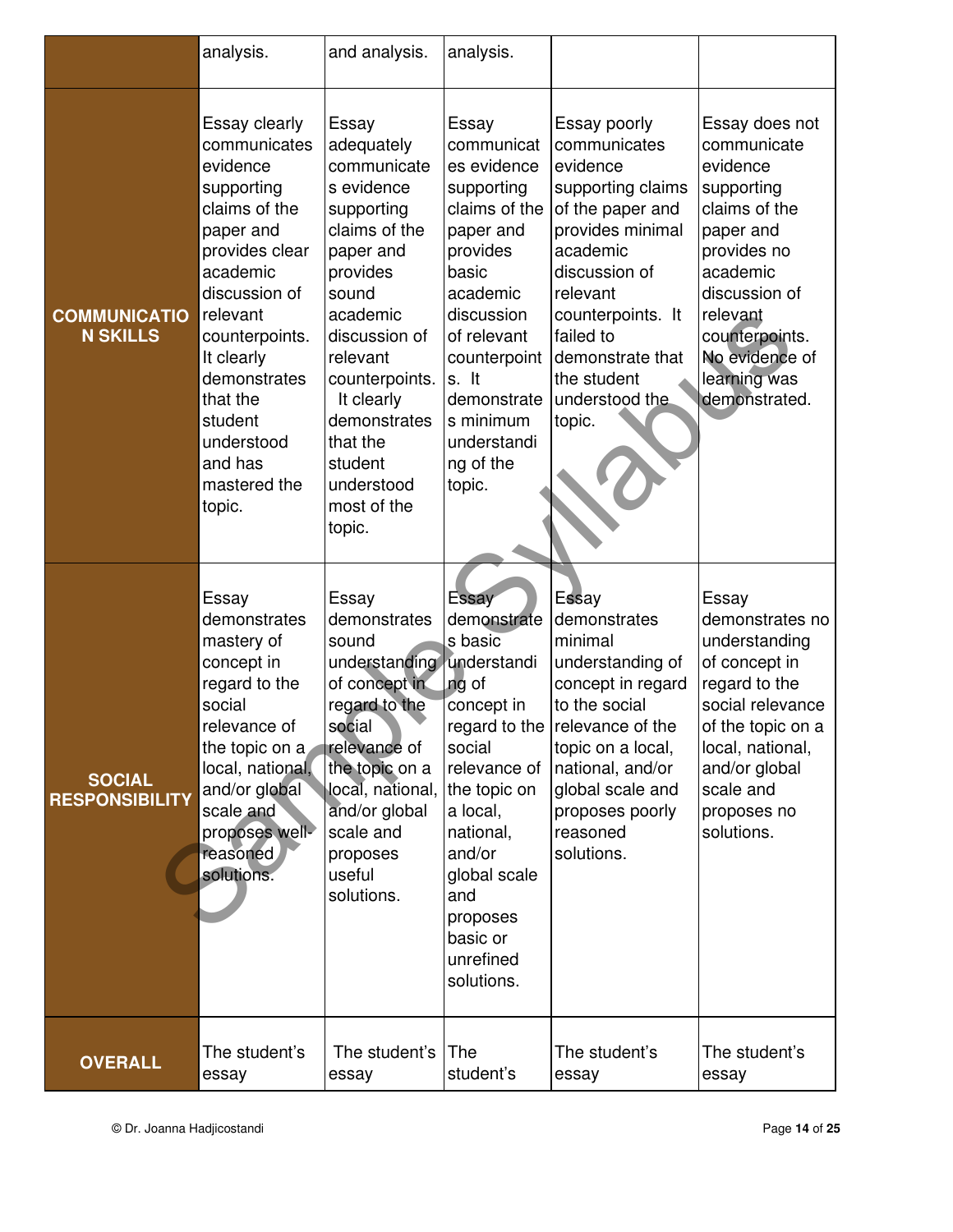| <b>EXCELLENCE</b> | demonstrated<br>critical thinking<br>and a college<br>level research<br>and<br>understanding<br>of the topic. | demonstrated<br>fairly good<br>research and<br>understanding research<br>(perhaps an<br>emerging<br>understanding   ng (perhaps<br>of the topic. | essay<br>demonstrate<br>d good<br>and<br>understandi<br>an emerging<br>understandi<br>ng) of the<br>topic | demonstrated<br>insufficient resear<br>ch and<br>understanding of<br>the topic | demonstrated<br>no<br>understanding<br>of the topic |
|-------------------|---------------------------------------------------------------------------------------------------------------|--------------------------------------------------------------------------------------------------------------------------------------------------|-----------------------------------------------------------------------------------------------------------|--------------------------------------------------------------------------------|-----------------------------------------------------|
|                   |                                                                                                               |                                                                                                                                                  |                                                                                                           |                                                                                |                                                     |

If you need any help with writing, make sure to use the excellent services provided by the **Writing Center** at UT Permian Basin or your own institution or **SMARTHINKING's Online Writing Lab (OWL)**

We will try to have your grades and comments ready within a week after your papers are received, unless otherwise indicated.

**DUE DATE:** Please check the calendar.

#### **GRADING**

|             | I need any help with writing, make sure to use the excellent services provided<br><b>Vriting Center</b> at UT Permian Basin or your own institution<br><b>JARTHINKING's Online Writing Lab (OWL)</b> |               |  |  |  |  |  |
|-------------|------------------------------------------------------------------------------------------------------------------------------------------------------------------------------------------------------|---------------|--|--|--|--|--|
|             | vill try to have your grades and comments ready within a week after your pape<br>eceived, unless otherwise indicated.                                                                                |               |  |  |  |  |  |
|             | <b>DATE:</b> Please check the calendar.                                                                                                                                                              |               |  |  |  |  |  |
| <b>DING</b> |                                                                                                                                                                                                      |               |  |  |  |  |  |
|             | <b>Course Activity</b>                                                                                                                                                                               | <b>Points</b> |  |  |  |  |  |
|             | Test 1, 2, 3, 4                                                                                                                                                                                      | 200           |  |  |  |  |  |
|             | Discussion/Participation                                                                                                                                                                             | 600           |  |  |  |  |  |
|             | Essay                                                                                                                                                                                                | 200           |  |  |  |  |  |
|             | <b>Modules Quizzes</b>                                                                                                                                                                               | No Grade      |  |  |  |  |  |
|             | <b>Total</b>                                                                                                                                                                                         | 1000          |  |  |  |  |  |

# **GRADING SCALE**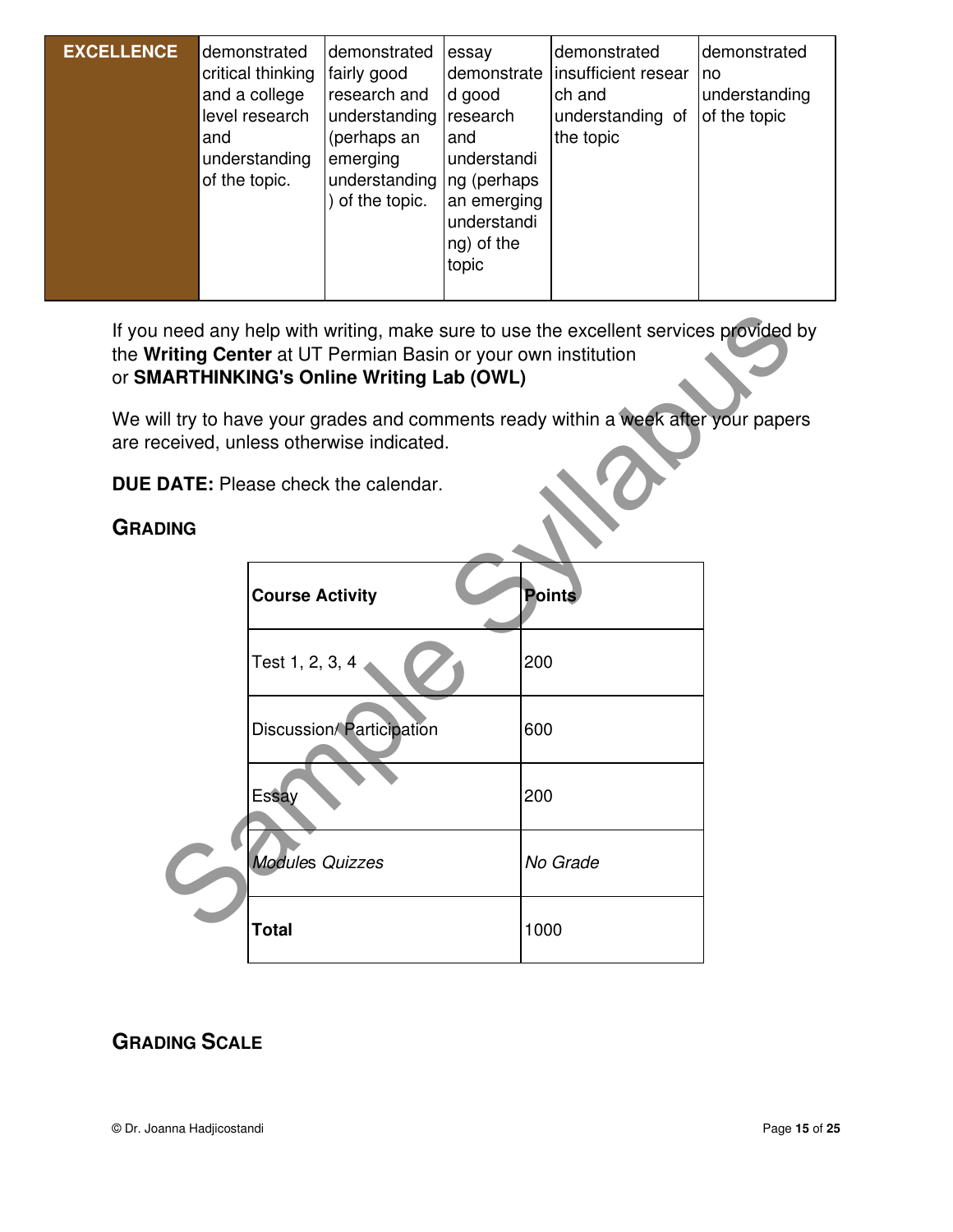| <b>Grade Range</b> | <b>Letter Grade</b> |  |
|--------------------|---------------------|--|
| 900-1000           | A                   |  |
| 800-899            | B                   |  |
| 700-799            | C                   |  |
| 600-699            | n                   |  |
| Less than 599      | F                   |  |

\*Unless otherwise stated, all materials, activities, and assessments are required and are not optional.

# **COMMUNICATION, GRADING & FEEDBACK**

It is best to reach me through the internal course communication at the "INBOX" to the left of your screen. If you need to email me please make sure to put your name, course name and number, **and** section # (i.e. Jane Smith 1301.783) in the Subject line of your message. You should receive a reply within 72 hours, although I typically check my messages daily. If you do not hear back in the INBOX, please send an email. Try to follow this sequence, because if you just email me sometimes e-mails might go to spam. 600-699<br>
Less than 599<br>
Less than 599<br>
Ses otherwise stated, all materials, activities, and assessments are required an<br>
munication, GRADING & FEEDBACK<br>
Ses to reach me through the internal course communication at the "INB

Discussions and essays are typically graded within one week from the due date, unless otherwise indicated. Exams are graded immediately after you submit them.

Consider spending 4-5 hours per week studying and posting your responses.

# **Policies**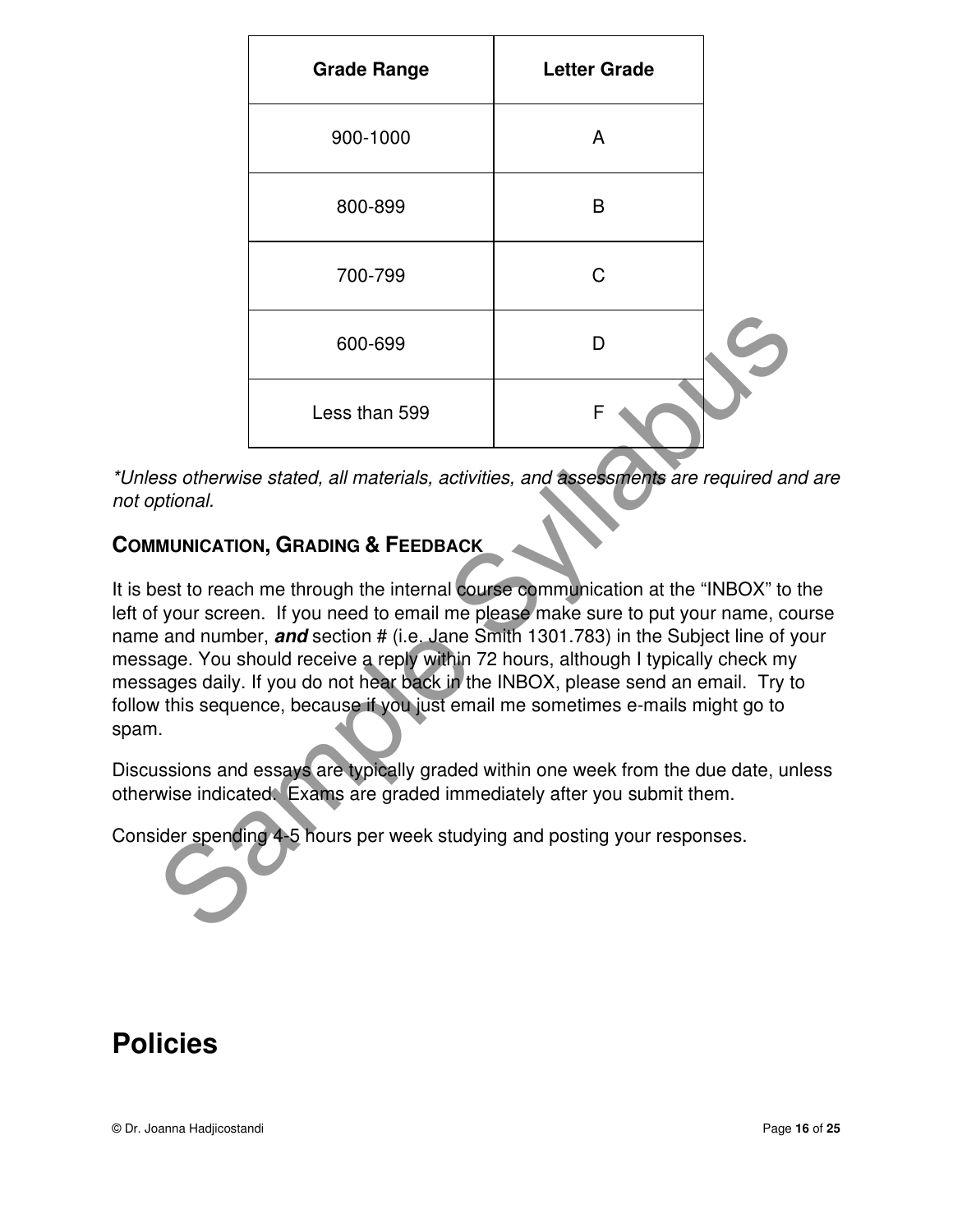## **DISCUSSION BOARD**

Discussion Board will primarily be used for discussing course content related topics and issues. Best practices are:

- Read all message postings in online discussion.
- Respond to the question directly
- Reply to minimum of one other student posts.
- Use a person's name in the body of your message when you reply to their message.
- Avoid postings that are limited to 'I agree' or 'great idea', etc.
- Ensure responses to questions are meaningful, reflective.
- Support statements with concepts from course readings, refer to personal experience, examples.
- Follow **Rules of Behavior.**

## **RULES OF BEHAVIOR**

Discussion areas are public to every student in this class (including your instructor) who will see what you write. Please pay attention to the language you use and adhere to the following guidelines: Support statements with concepts from course readings, refer to personal<br>experience, examples.<br>Follow Rules of Behavior.<br>Samples Samples.<br>Samples Samples Suppose the Maximum of the language you use and adhere to<br>the wind y

- Do not post anything too personal.
- Do not use language that is inappropriate for a classroom setting or prejudicial in regard to gender, race, or ethnicity.
- Do not use all caps in the message box unless you are emphasizing (it is considered shouting).
- Be courteous and respectful to other people on the in the class.
- Do not overuse acronyms like you would use in text messaging. Some of the list participants may not be familiar with acronyms.
- Use line breaks and paragraphs in long responses.
- Write your full name at the end of the posting.
- Be careful with sarcasm and subtle humor; one person's joke is another person's insult.

# **MAKE-UP/LATE SUBMISSION POLICY**

All course activities must be submitted before or on set due dates and times. If the student is unable to abide by the due dates and times for a very serious reason, it is her/his responsibility to contact student services and/or the instructor immediately.

# **ACADEMIC DISHONESTY/PLAGIARISM/CHEATING**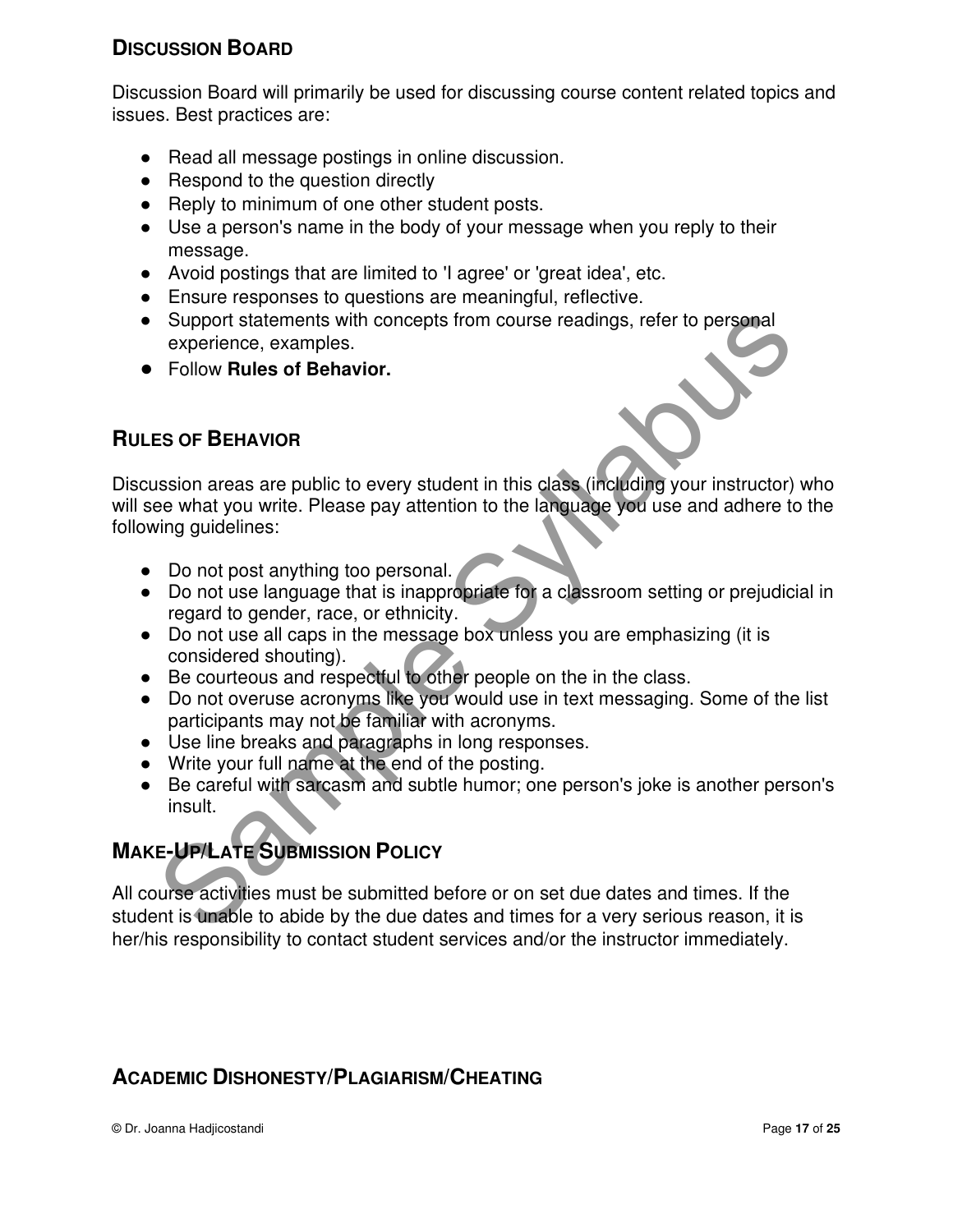The academic community regards academic dishonesty as an extremely serious matter, with serious consequences. Any effort to gain an advantage not given to all students is dishonest whether or not the effort is successful. Any suspicion of academic dishonesty will be reported and investigated. A student who engages in scholastic dishonesty that includes, but is not limited to cheating, plagiarism, and collusion will receive an "F" for the course.

All persons involved in academic dishonesty will be disciplined in accordance with University regulations and procedures. For complete information on UTPB student conduct and discipline procedures consult the University's Handbook: Scholastic Dishonesty.

**Academic dishonesty** includes, but is not limited to cheating, plagiarism, collusion, falsifying academic records, misrepresenting facts, the submission for credit of any work or materials that are attributable in whole or in part to another person, taking an examination for another person, any act designed to give unfair advantage to a student such as, but not limited to, submission of essentially the same written assignment for two courses without the prior permission of the instructor, or the attempt to commit such acts. Final and active particle in whole or in particle and will only a scalentic records, interpresenting facts, the submission for credited any invirging academic records, interpresenting facts, the submission for credited any

**Plagiarism** includes, but is not limited to the appropriation of, buying, receiving as a gift, or obtaining by any means material that is attributable in whole or in part to another source, including words, ideas, illustrations, structure, computer code, other expression and media, and presenting that material as one's own academic work being offered for credit.

## **ATTENDANCE AND CLASS PARTICIPATION**

Regular and active participation is an essential, unmistakably important aspect of this online course. Students should log on a minimum of three times every seven days. All students are expected to do the work assigned, and notify the instructor when emergencies arise.

# **COURSE INCOMPLETE/WITHDRAWAL/GRADE APPEAL**

All students are required to complete the course within the semester they are signed up. Incomplete grades for the course are rarely given, and will only be granted if the student provides a valid, documented excuse for not being able to complete the course on time, and has contacted the instructor prior to the scheduled last class to request an extension. The student signs a contract that includes the incomplete course activities and the new due dates.

Find information and dates regarding drops and withdrawals consult the University Handbook: Drops and Withdrawals and Appeal Process.

#### **NOTE: Due dates and times for the activities will adhere to the Central Time Zone.**

## **ACCOMMODATION FOR STUDENTS WITH DISABILITIES**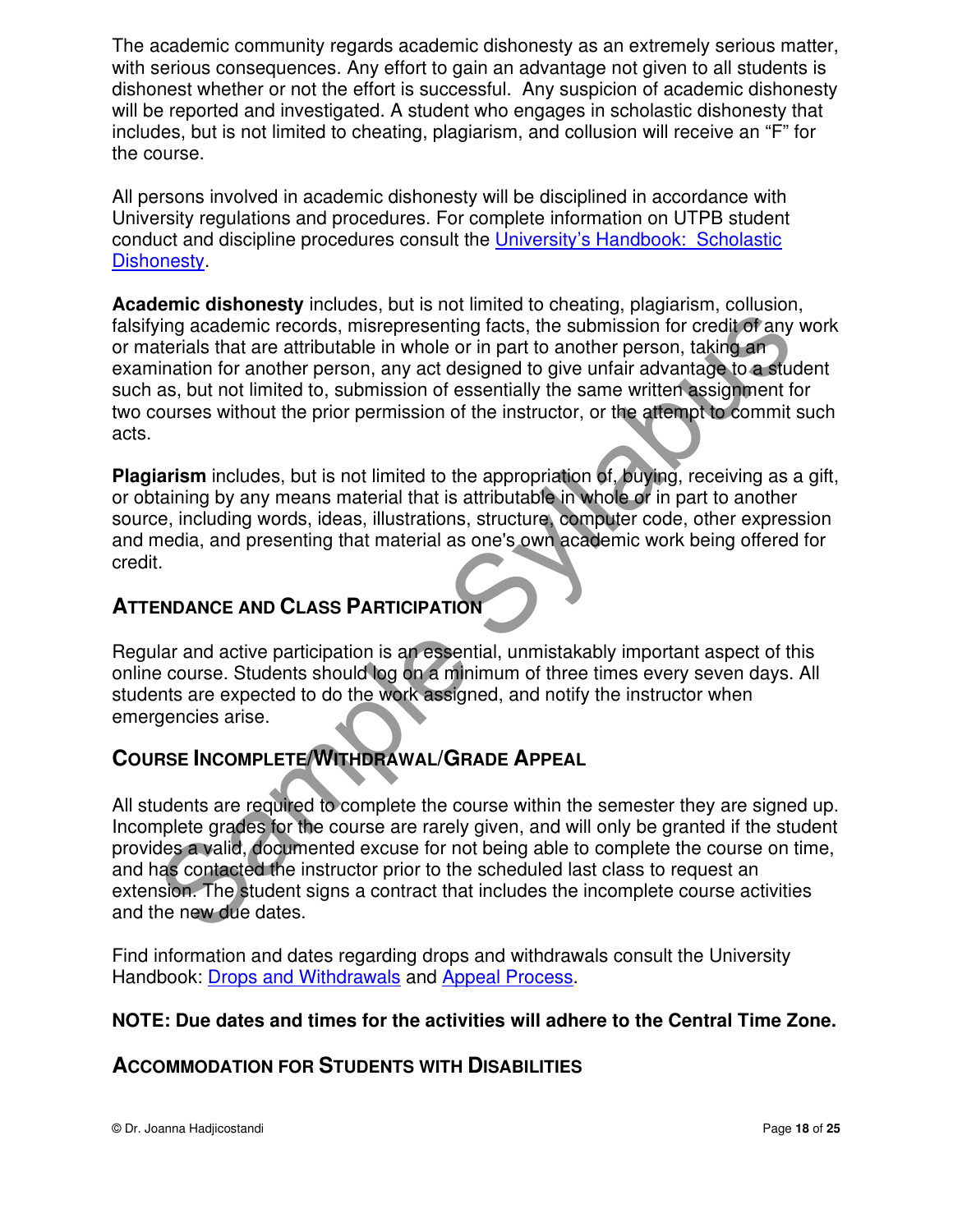**Students with Disabilities:** The University of Texas of the Permian Basin in compliance with the Americans with Disabilities Act and Section 504 of the Rehabilitation Act provides "reasonable accommodations" to students with disabilities. Any student with a disability who is requesting an accommodation for this course must provide the instructor with official documentation in the form of a letter from the ADA Officer for Students. Only those students who have officially documented a need for an accommodation will have their request honored. \*\*Adapted from UTSA ADA syllabus statement.\*\*

**ADA Officer for Students:** Mr. Paul Leverington **Address:** Mesa Building 4243 /4901 E. University, Odessa, TX 79762 **Voice Telephone:** 432-552-4696 **Email:** ada@utpb.edu

For the accessibility and privacy statements of external tools used within courses, go to Accessibility and Privacy Statements.

# **Computer Skills, Technical & Software Requirements**

You would need to be proficient in Microsoft application. Student will need to create word processing documents, save files, submit files.

Students can use cloud version of Word, PowerPoint and other Microsoft products through use of their UTPB Outlook 365 and UTPB email address. For more information, refer to UTPB Office 365 Page.

# **COMPUTER TECHNICAL REQUIREMENTS**

See Technical Requirements.

# **ONLINE STUDENT AUTHENTICATION**

UTPB requires that each student who registers for an online course is the same student who participates in, completes, and receives credit for the course. UTPB's Distance Education Policy requires faculty members to employ at least two methods of verification to ensure student identities. To access online courses students must login to the UTPB learning management system using their unique personal identifying username and secure password. UTPB's Distance Education Policy requires at least one additional student identification method within the course that has been determined and approved by the faculty or academic program. This course satisfies student authentication by providing 2 forms of photo ID\*. Student must provide through the assignment drop box: The accessibility and privacy statements of external tools used within courses, a<br>sibility and Privacy Statements.<br> **Sample Frivacy Statements.**<br> **Sample Frivacy Statements.**<br> **Supplemental & Software Requirement**<br>
Mould n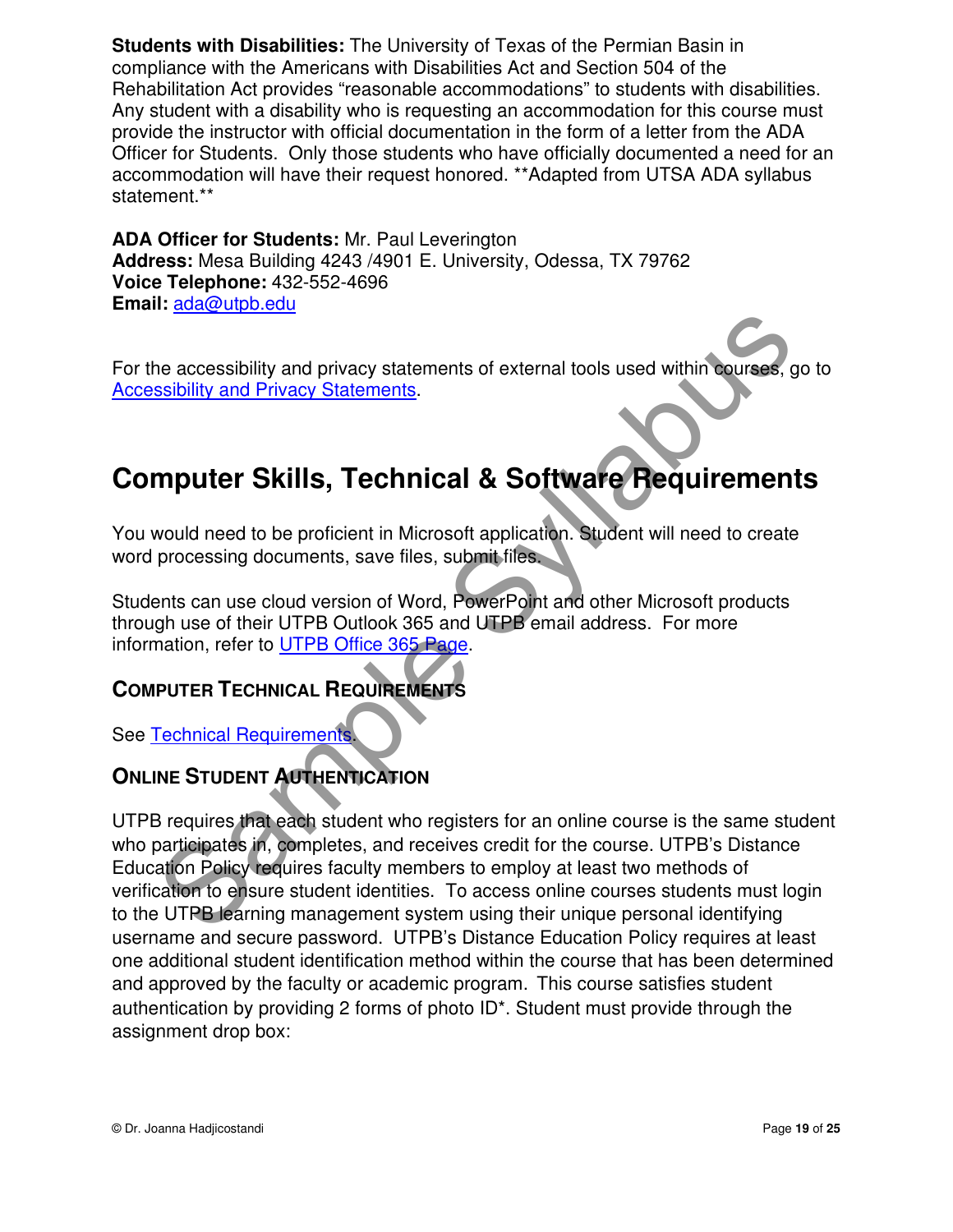- A clear image of yourself: in color, well lit, and no shadows on your face or your ID that can obscure your image, must be taken on the day you submit the photo to reflect your current appearance, taken in full-face view directly facing the camera with a neutral facial expression and both eyes open.
- AND, a picture of your ID with only your name and picture showing (Picture ID card in which the ID number has been covered (tape over any numbers).
- Attach both image files in either JPEG or PNG format to the assignment BEFORE you submit it.

I just need to see you, then the image of you on the card with your name. You will not be able to see the units or the essays if you do not submit this.

\*Approved up to date photo identifications are: passports, government issued identification, driver's licenses, military ID from DoD; dual credit and early college high school students use school district identifications.

# **Preparation for Emergencies**

# **COMPUTER CRASH**

Not having a working computer or having a computer that has just crashed will NOT be considered an acceptable reason for failure to complete course activities at a scheduled time. NOTE: Identify a second computer before the semester begins, that you can use when/if your personal computer crashes.

# **COMPLETE LOSS OF CONTACT**

If you lose contact with course connectivity completely (i.e. you cannot contact the instructor via Canvas or email), you will need to call your instructor, and leave a message explaining your connectivity loss and provide alternate contact information.

# **LOST/CORRUPT/MISSING FILES**

You must keep/save a copy of every project/assignment on an external drive, UTPB Outlook 365 OneDrive, or a personal computer hard drive. In the event of any kind of technical failure (e.g. virus infection, computer crashes, loss of files in the cloud, etc.) or any issue with an assignment, you may be required to resubmit the files for consideration and further review. Findation, driver's licenses, military ID from DoD; dual credit and early college historication, driver's licenses, military ID from DoD; dual credit and early college historial students use school district identifications

# **End-of-Course Evaluation & Instructor Evaluation**

Every student is encouraged to complete an end-of-course evaluation/survey provided by UTPB. During the last few weeks of class, you will receive an announcement through email notifying you that the Course/Instructor Survey is available. You may follow the link in the email to complete the survey using the same credentials to access your courses here. When entering the emailed Survey link you will see a list of surveys for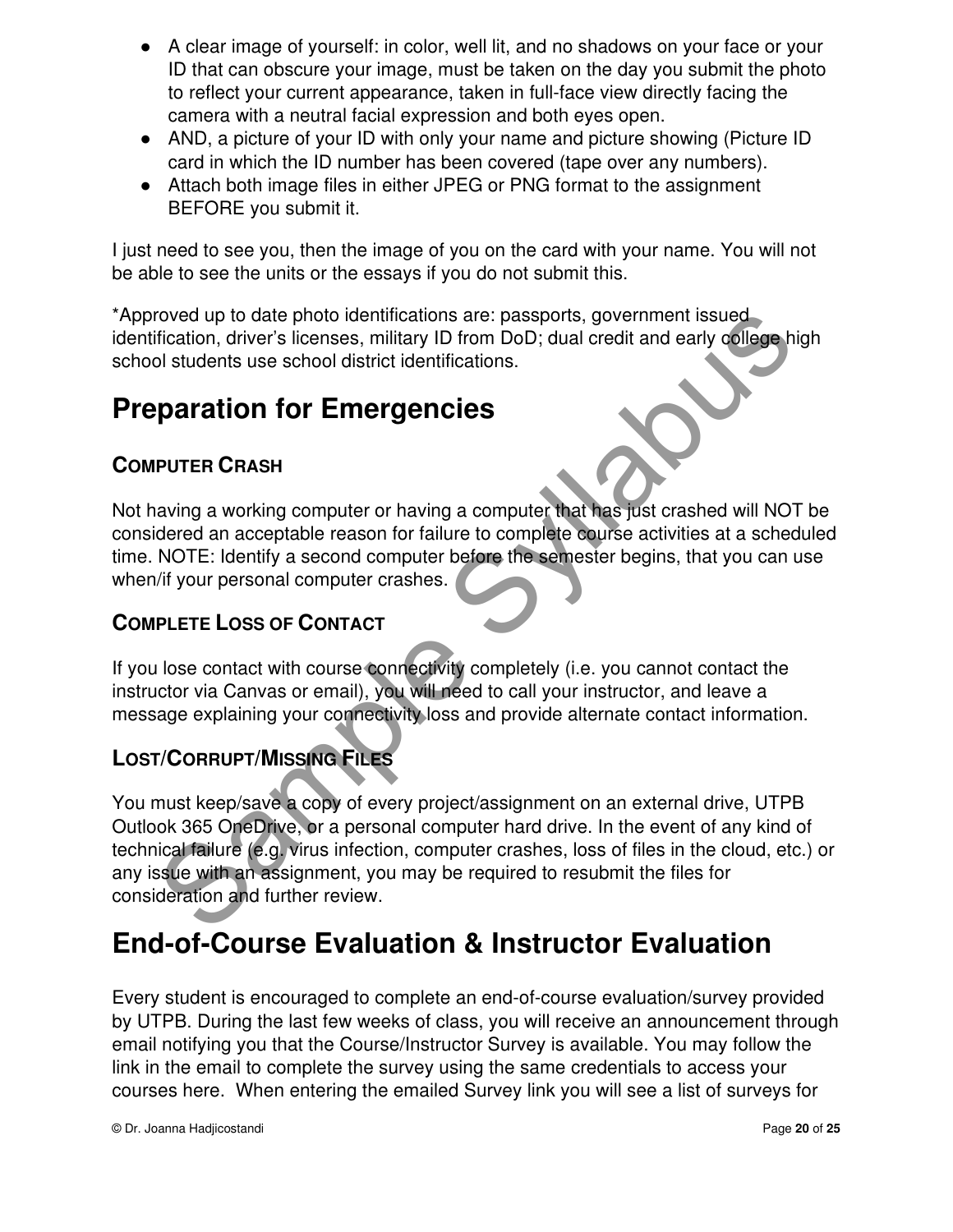you to complete. Another way to find End-of-Course Evaluations is through you my.utpb.edu account > My Surveys & Evaluations are on the first page after you login.

The survey is anonymous and your responses are confidential. Your feedback is critical to us and to your instructor as we strive to improve our offerings, and our support of you, the students.

| <b>SERVICE</b>                              | <b>CONTACT</b>                                                                                                                                                                                                         |
|---------------------------------------------|------------------------------------------------------------------------------------------------------------------------------------------------------------------------------------------------------------------------|
| <b>ADA</b><br>Accommodation/Support         | <b>Testing Services &amp; Academic Accommodations</b><br><b>Department</b><br>(432) 552-2630                                                                                                                           |
| Advising                                    | <b>UTPB E-Advisor</b><br>(432) 552-2661<br><b>UTPB Academic Advising Center</b>                                                                                                                                        |
| <b>Bookstore</b>                            | <b>UTPB Campus Bookstore</b><br>(432) 552-0220                                                                                                                                                                         |
| Email, Outlook 365,<br>my.utpb.edu          | <b>Information Resources Division (IRD)</b>                                                                                                                                                                            |
| Financial Aid and<br>Scholarship            | <b>UTPB Financial Aid</b><br>(432) 552-2620                                                                                                                                                                            |
| Library                                     | The J. Conrad Dunagan Library Online at<br>(432) 552-2370                                                                                                                                                              |
| Registrar                                   | <b>UTPB Registrar</b><br>(432) 552-2635                                                                                                                                                                                |
| <b>Student Services</b>                     | <b>Dean of Students</b><br>(432) 552-2600                                                                                                                                                                              |
| <b>Technical Support</b>                    | Canvas<br>1-866-437-0867                                                                                                                                                                                               |
| <b>Tutoring &amp; Learning</b><br>Resources | If you are taking courses through UTPB the following links<br>provide services: <b>Smarthinking Online Tutoring</b> (provides<br>tutoring services), SmarterMeasure (measures learner<br>readiness for online course). |

# **Student Support Services**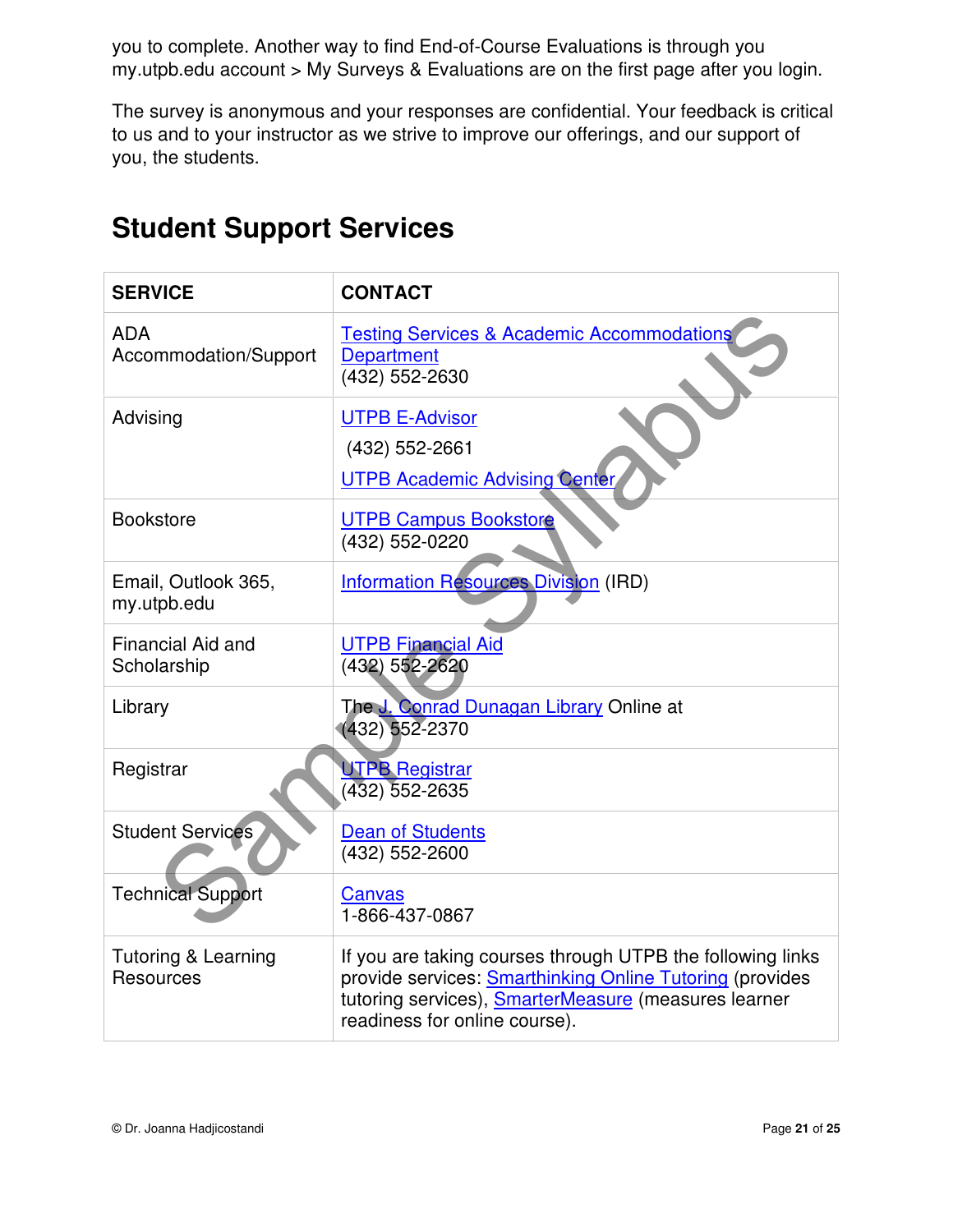## **DISCLAIMER & RIGHTS**

Information contained in this syllabus is, to the best knowledge of the instructor, considered correct and complete upon distribution for use at the beginning of the semester. However, the instructor reserves the right, acting within the policies and procedures of UTPB to make changes in the course content or instructional techniques without notice or obligation. The students will be informed about the changes, if any.

## **COPYRIGHT STATEMENT**

Many of the materials that are posted within UTPB courses are protected by copyright law. These materials are only for the use of students enrolled in the course and only for the purpose of the course. They may not be further retained or disseminated. Contre course. They may not be turner retained or disseminated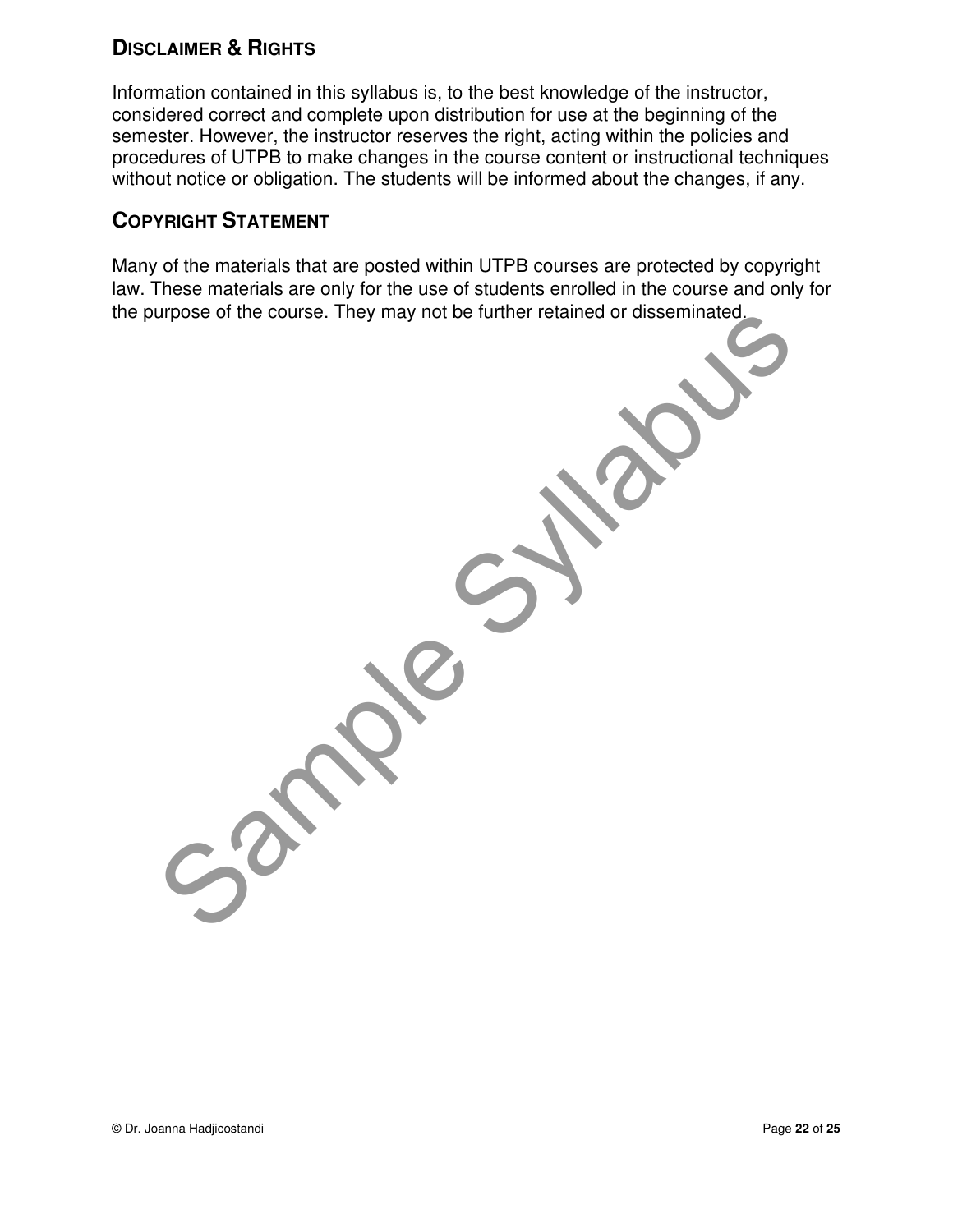# **Women's' Studies**

# **Schedule, Fall A 2020**

| <b>Module</b>  | <b>Week</b>  | <b>Dates</b>     | <b>Events/assignments</b>                                                                                                  | <b>Due Dates</b>                                                      |
|----------------|--------------|------------------|----------------------------------------------------------------------------------------------------------------------------|-----------------------------------------------------------------------|
| 1              | One          | $8/24 -$<br>8/30 | Class begins.                                                                                                              | 8/24                                                                  |
|                |              |                  | <b>Syllabus Quiz</b>                                                                                                       | 8/24                                                                  |
|                |              |                  | Module 1 will not become available until<br>you take the Syllabus Quiz.                                                    |                                                                       |
|                |              |                  | The Feminist Sociological Perspective                                                                                      |                                                                       |
|                |              |                  | Reading: from chapters 1: Intro, 2, 5, 7                                                                                   |                                                                       |
|                |              |                  | and 2: 10, 12, 14, 17, 19                                                                                                  | <b>Original Post</b><br>by 8/27                                       |
|                |              |                  | <b>Discussion 1</b>                                                                                                        | Peer<br><b>Response by</b><br>8/30                                    |
|                |              |                  | Last Day to Drop without a Record                                                                                          | <b>See</b><br><b>University</b><br>calendar                           |
|                | Two          | $8/31 -$<br>9/6  | Reading: from chapters 1: Intro, 2, 5, 7<br>and 2: 10, 12, 14, 17, 19<br>Test 1: 9/4-9/7                                   | Test 1: 9/4-<br>9/7                                                   |
| $\overline{2}$ | <b>Three</b> | 9/7<br>9/13      | The Social Construction of Gender,<br>Power<br>Readings: From chapters 3: Intro,<br>22, 23, 24, 27,<br><b>Discussion 2</b> | <b>Original Post</b><br>by 9/10<br>Peer<br><b>Response by</b><br>9/13 |
|                | Four         | $9/14 -$<br>9/20 | <b>Intimacy and Sexuality</b><br>Readings: From chapter 6 & 7:                                                             | <b>Original Post</b><br>by 9/17<br>Peer                               |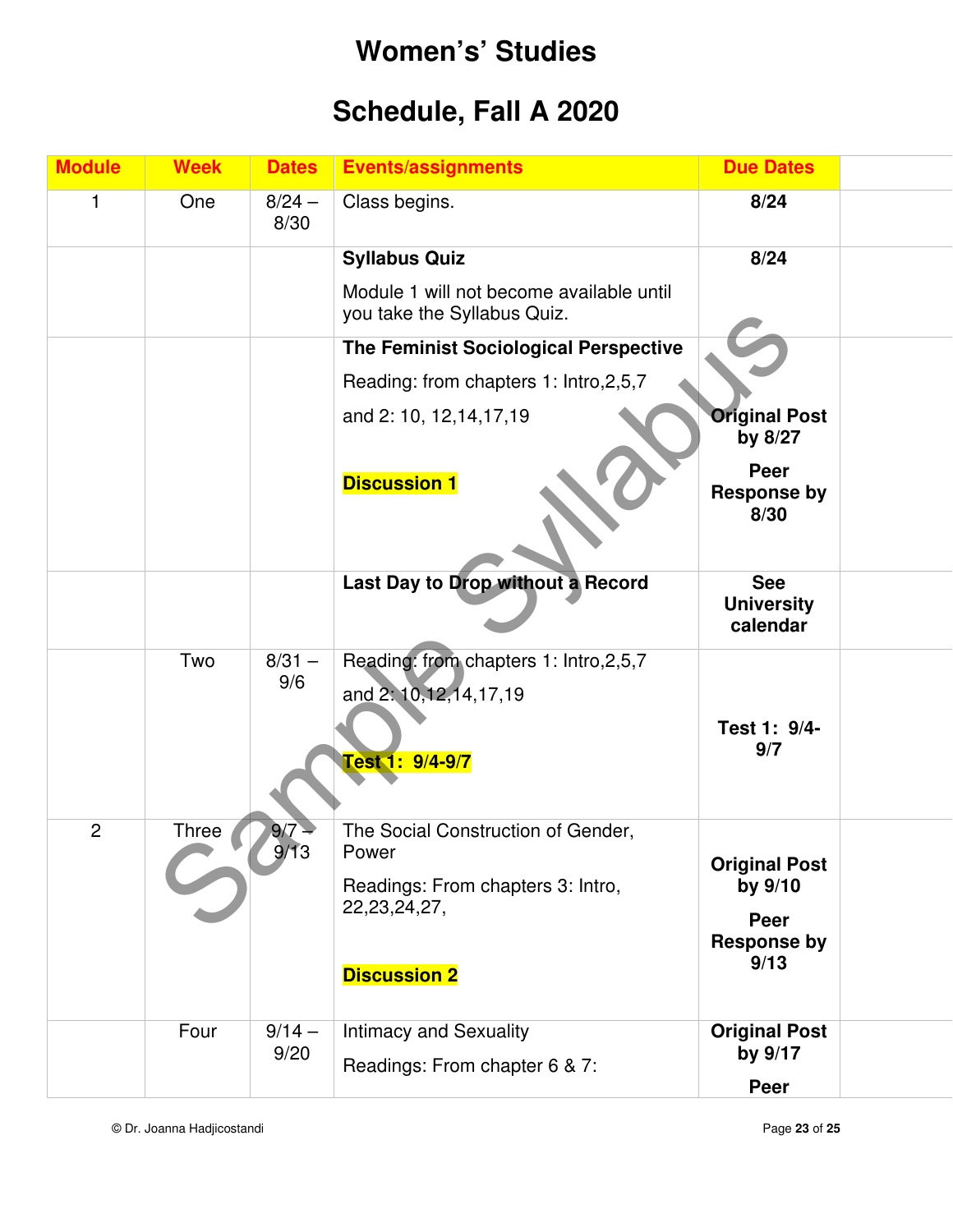|                |             |                  | intro, 49, 51, 53, 54, 55, 59                   | <b>Response by</b>         |  |
|----------------|-------------|------------------|-------------------------------------------------|----------------------------|--|
|                |             |                  | <b>Discussion 3</b>                             | 9/20                       |  |
|                |             |                  | Test 2: 9/18-9/21                               |                            |  |
|                |             |                  |                                                 |                            |  |
|                |             |                  |                                                 | Test 2: 9/18-<br>9/21      |  |
| 3              | <b>Five</b> | $9/21 -$<br>9/27 | Inscribing Gender on the Body/Family            |                            |  |
|                |             |                  | Systems, Family Lives                           | <b>Original Post</b>       |  |
|                |             |                  | Reading: From chapters 4: Intro, 32,35,         | by 9/24                    |  |
|                |             |                  | and 8: Intro, 62,63,65                          | Peer<br><b>Response by</b> |  |
|                |             |                  | <b>Discussion 4</b>                             | 9/27                       |  |
|                |             |                  | Test 3: 9/25-9/28                               |                            |  |
|                |             |                  |                                                 | Test 3: 9/25-              |  |
|                |             |                  |                                                 | 9/28                       |  |
| $\overline{4}$ | <b>Six</b>  | $9/28 -$         | Women's Work Inside and Outside the             | <b>Original Post</b>       |  |
|                |             | 10/4             | Home/ Women Confronting and Creating<br>Culture | by $10/1$                  |  |
|                |             |                  | .Reading: From chapters 5: Intro,               | Peer<br><b>Response by</b> |  |
|                |             |                  | 39,40,41,42,43                                  | 10/4                       |  |
|                |             |                  | and 9: Intro, 69, 70, 72, 77                    |                            |  |
|                |             |                  | <b>Discussion 5</b>                             |                            |  |
| 5              | Seven       | $10/5 -$         | <b>Resisting Violence Against Women/</b>        | <b>Original Post</b>       |  |
|                |             | 10/11            | Activism, Change, and Feminist futures          | by 10/8                    |  |
|                |             |                  | Reading: Chapter 10: Intro, 78, 79, 83, 84      | Peer<br><b>Response by</b> |  |
|                |             |                  | and 13: Intro, 103, 105, 107, 108               | 10/11                      |  |
|                |             |                  | <b>Discussion 6</b>                             |                            |  |
|                |             |                  |                                                 | <b>Essay due</b>           |  |
|                |             |                  | Essay due by-10/7                               | $by - 10/7$                |  |
|                |             |                  |                                                 |                            |  |
|                | Eight       | $10/13 -$        | Test 4: 10/11-10/16                             | Test 4: 10/11-             |  |
|                |             | 10/18            |                                                 | 10/16                      |  |